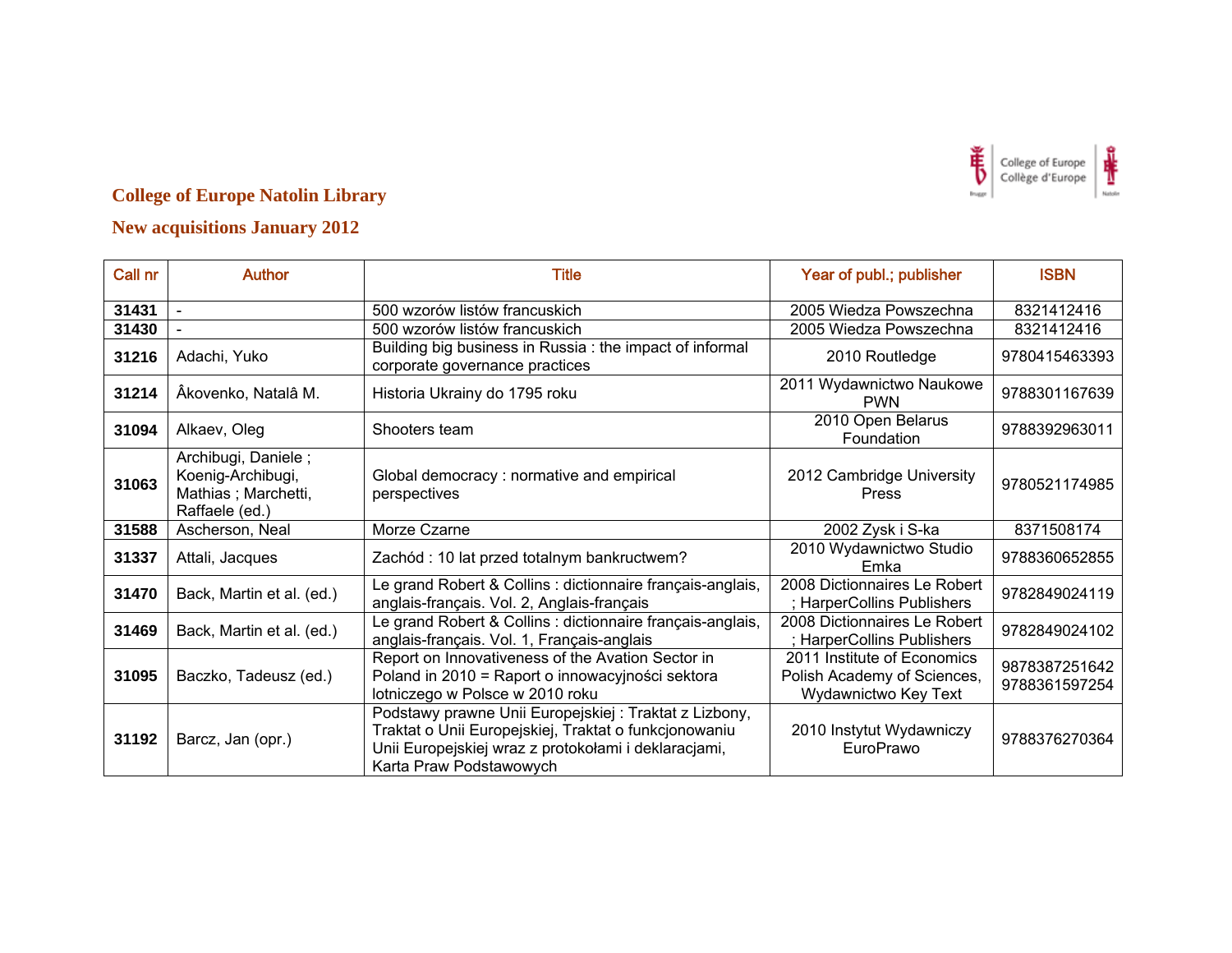

| Call nr | <b>Author</b>                                                       | <b>Title</b>                                                                             | Year of publ.; publisher               | <b>ISBN</b>   |
|---------|---------------------------------------------------------------------|------------------------------------------------------------------------------------------|----------------------------------------|---------------|
| 31365   | Barnavi, Elie ; Pomian,<br>Krzysztof                                | Rewolucja europejska 1945-2007                                                           | 2011 Państwowy Instytut<br>Wydawniczy  | 9788306032703 |
| 31124   | Barry, Michael                                                      | Le royaume de l'insolence : L'Afghanistan 1504-2011                                      | 2011 Flammarion                        | 9782081231122 |
| 31344   | Bartnicki, Krzysztof;<br>Sokołowski, Tomasz;<br>Łabuda Marek (red.) | Duży słownik polsko-angielski                                                            | 2010 Wydawnictwo<br>LektorKlett        | 9788376087290 |
| 31100   | Barysch, Katinka (ed.)                                              | Green, safe, cheap : where next for EU energy policy?                                    | 2011 Centre for European<br>Reform     | 9781907617003 |
| 31070   | Beblavý, Miroslav;<br>Cobham, David; Ódor,<br>L'udovít (eds.)       | The Euro area and the financial crisis                                                   | 2011 Cambridge University<br>Press     | 9781107014749 |
| 31405   | Beck, Peter J.                                                      | Presenting History: Past and Present                                                     | 2011 Palgrave Macmillan                | 9780230242081 |
| 31121   | Bérenger, Jean                                                      | L'Empire austro-hongrois 1815-1918                                                       | 2011 Armand Colin                      | 9782200248888 |
| 31067   | Bialasiewicz, Luiza (ed.)                                           | Europe in the world : EU geopolitics and the making of<br>European space                 | 2011 Ashgate                           | 9780754679844 |
| 31105   | Biblioteka Narodowa                                                 | Seminarium prawne dla bibliotekarzy cyfrowych                                            | 2010 Biblioteka Narodowa               |               |
| 31212   | Black, Jeremy                                                       | Wojna od 1990 roku                                                                       | 2011 Wydawnictwo Rambler               | 9788362751068 |
| 31118   | Blair, Tony                                                         | Mémoires                                                                                 | 2010 Albin Michel                      | 9782226206251 |
| 31338   | Blumenthal, Noah                                                    | Myśl jak zwycięzca : o skutecznych sposobach radzenia<br>sobie w pracy i w życiu         | 2011 Wydawnictwo Studio<br>Emka        | 9788362304059 |
| 31156   | Bosold, David; Drulák,<br>Petr; Hynek, Nik (eds.)                   | Democratization and Security in Central and Eastern<br>Europe and the Post-Soviet States | 2012 Nomos                             | 9783832957919 |
| 31220   | Brownsword, Roger et al.<br>(ed.)                                   | The Foundations of European Private Law                                                  | 2011 Hart Publishing                   | 9781849460651 |
| 31335   | Brunet, Antoine;<br>Guichard, Jean-Paul                             | Chiny światowym hegemonem?                                                               | 2011 Wydawnictwo Studio<br><b>EMKA</b> | 9788362304394 |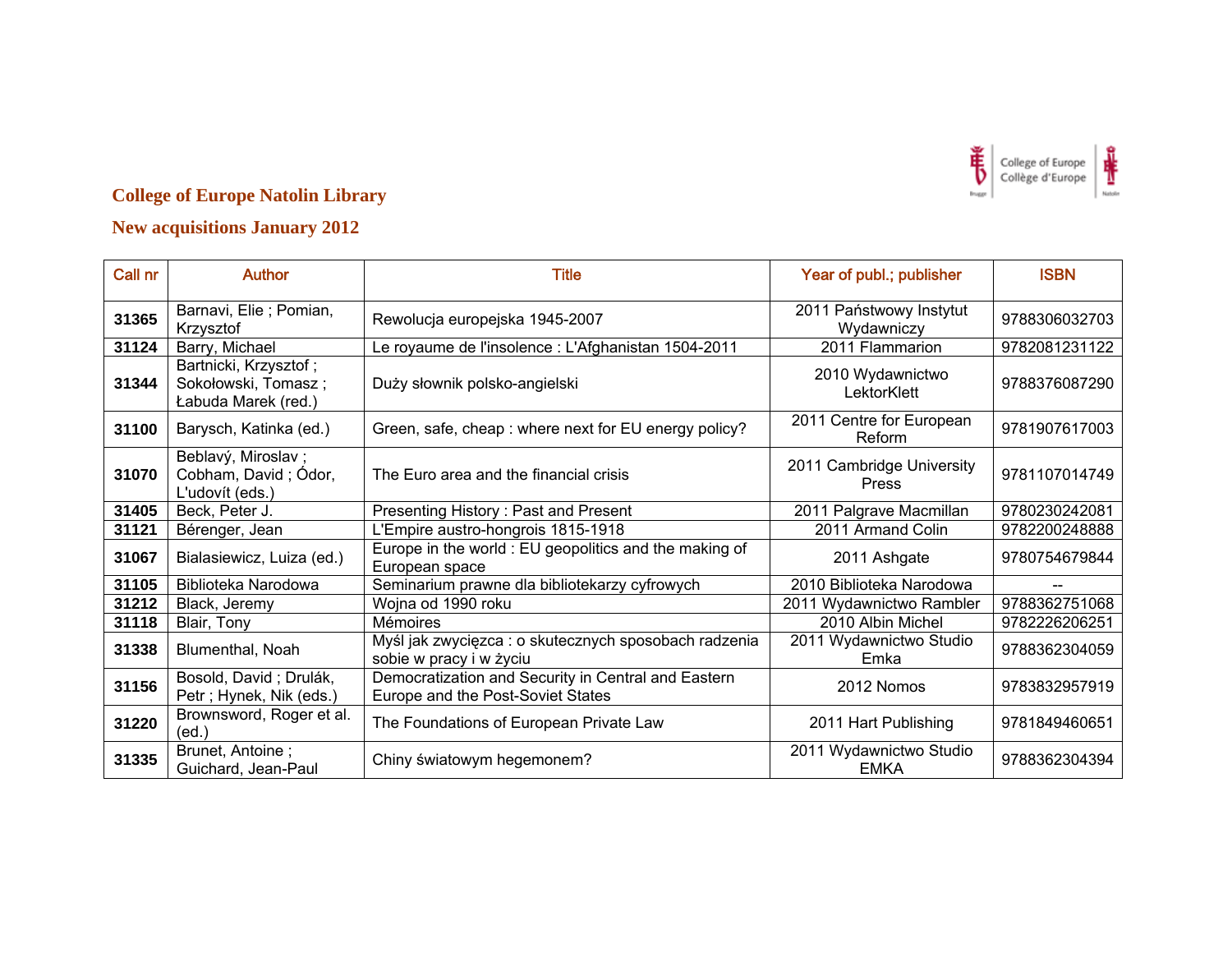

| Call nr | <b>Author</b>                                                          | <b>Title</b>                                                                                                    | Year of publ.; publisher                                | <b>ISBN</b>   |
|---------|------------------------------------------------------------------------|-----------------------------------------------------------------------------------------------------------------|---------------------------------------------------------|---------------|
| 31069   | Büchler, Andrea                                                        | Islamic law in Europe? : legal pluralism and its limits in<br>European family laws                              | 2011 Ashgate                                            | 9781409428497 |
| 31369   | Budrewicz, Tadeusz;<br>Bujnicki, Tadeusz;<br>Ossowski, Jerzy S. (red.) | Kultura pogranicza wschodniego: Zarys<br>encyklopedyczny                                                        | 2011 Wydawnictwo DiG                                    | 9788371816680 |
| 31116   | Buschle, Dirk;<br>Hirsbrunner, Simon;<br>Kaddous, Christine            | European Energy Law = Droit européen de l'énergie                                                               | 2011 Helbing Lichtenhahn                                | 9783719030544 |
| 31111   | Bussière, Eric; Dumoulin,<br>Michel; Schirmann,<br>Sylvain             | Milieux économiques et intégration européenne au XXe<br>siècle : La relance des années quatre-vingt (1979-1992) | 2007 Comité pour l'histoire<br>économique et financière | 9782110953841 |
| 31368   | Buttar, Prit                                                           | Pole walki Prusy : szturm na niemiecki front wschodni<br>1944-1945                                              | 2011 Dom Wydawniczy<br><b>Rebis</b>                     | 9788375106701 |
| 31453   | Buzan, Tony                                                            | Muscler sa mémoire                                                                                              | 2008 Eyrolles                                           | 9782212540000 |
| 31456   | Buzan, Tony                                                            | Une tête bien faite : Exploitez pleinement vos<br>ressources intellectuelles                                    | 2012 Eyrolles                                           | 9782212552140 |
| 31454   | Buzan, Tony                                                            | Le Mind Mapping au service du manager                                                                           | 2011 Eyrolles                                           | 9782212546897 |
| 31181   | Buzan, Tony; Buzan,<br>Barry                                           | Mapy twoich myśli: mindmapping, czyli notowanie<br>interaktywne                                                 | 2008 Wydawnictwo Aha!                                   | 9788372291547 |
| 31458   | Buzan, Tony; Buzan,<br>Barry                                           | Mind Map - Dessine-moi l'intelligence                                                                           | 2008 Eyrolles                                           | 9782708129214 |
| 31153   | Buzan, Tony; Buzan,<br>Barry; Harrison, James                          | The Mind map book: unlock your creativity, boost your<br>memory, change your life                               | 2010 Pearson BBC Active                                 | 9781406647167 |
| 31180   | Buzan, Tony; Griffiths,<br>Chris                                       | Mapy myśli dla biznesu                                                                                          | 2010 Wydawnictwo Aha!                                   | 9788372292568 |
| 31154   | Buzan, Tony; Harrison,<br>James                                        | Use your head: how to unleash the power of your mind                                                            | 2010 Pearson                                            | 9781406644272 |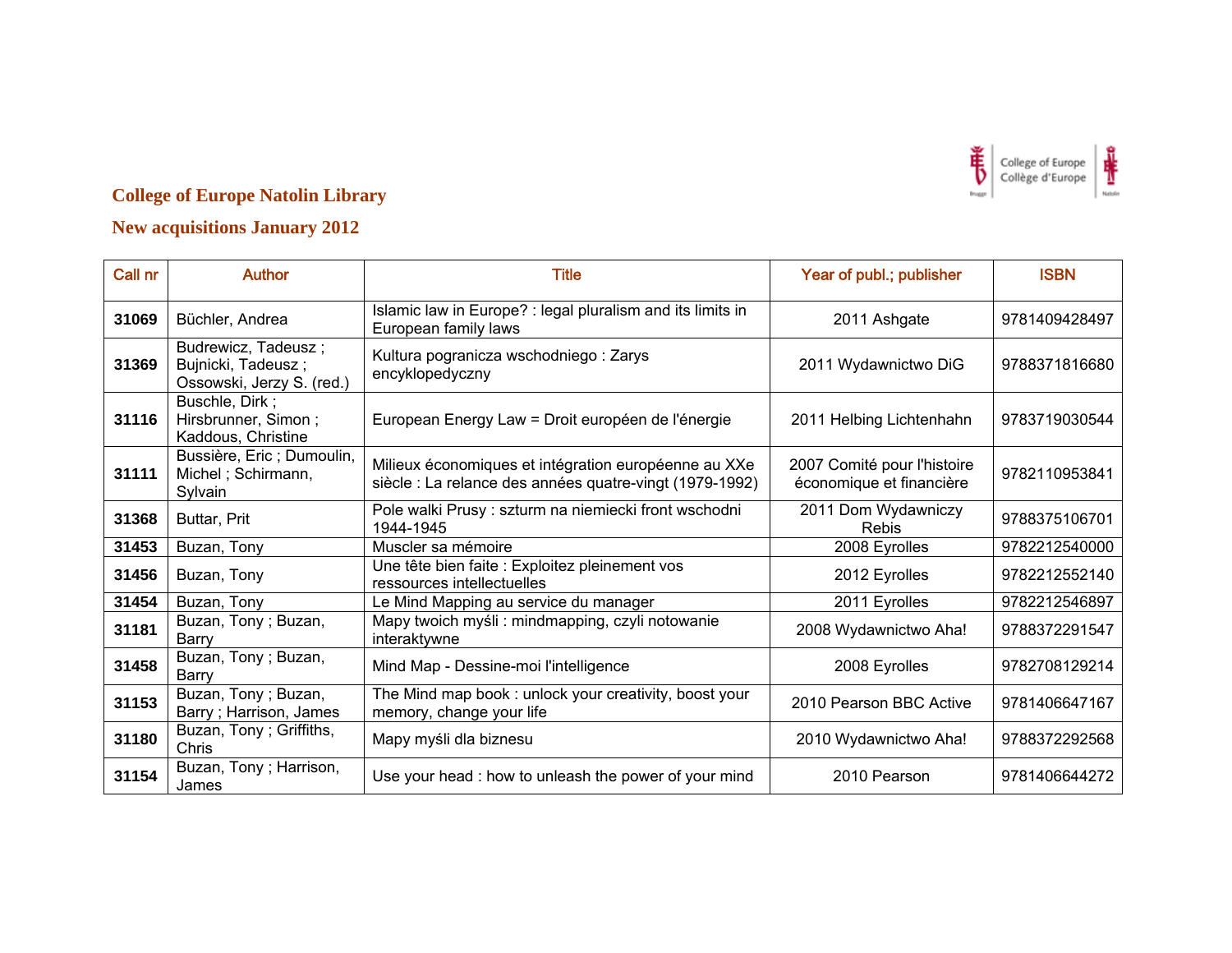

| Call nr | <b>Author</b>                                                | <b>Title</b>                                                                                                | Year of publ.; publisher                                            | <b>ISBN</b>   |
|---------|--------------------------------------------------------------|-------------------------------------------------------------------------------------------------------------|---------------------------------------------------------------------|---------------|
| 31498   | Byers, Michael                                               | Who Owns the Arctic? Understanding Sovereignty<br>Disputes in the North                                     | 2010 Douglas & McIntyre                                             | 9781553654995 |
| 31434   | Caillaud, Carole                                             | Korespondencja w firmie: Wzory listów francuskich                                                           | 2010 Nowela; Nathan                                                 | 9788362008094 |
| 31435   | Caillaud, Carole                                             | Korespondencja w firmie: Wzory listów francuskich                                                           | 2010 Nowela; Nathan                                                 | 9788362008094 |
| 31436   | Caillaud, Carole                                             | Korespondencja w firmie: Wzory listów francuskich                                                           | 2010 Nowela; Nathan                                                 | 9788362008094 |
| 31432   | Caillaud, Carole                                             | Korespondencja w firmie: Wzory listów francuskich                                                           | 2010 Nowela; Nathan                                                 | 9788362008094 |
| 31433   | Caillaud, Carole                                             | Korespondencja w firmie : Wzory listów francuskich                                                          | 2010 Nowela; Nathan                                                 | 9788362008094 |
| 31343   | Catlow, John;<br>Sokołowski, Tomasz;<br>Łabuda, Marek (red.) | Duży słownik angielsko-polski                                                                               | 2010 Wydawnictwo<br>LektorKlett                                     | 9788376087283 |
| 31207   | Chakrabarty, Dipesh                                          | Prowincjonalizacja Europy: Myśl postkolonialna i<br>różnica historyczna                                     | 2011 Wydawnictwo<br>Poznańskie                                      | 9788371778193 |
| 31097   | Chałas, Marek                                                | Celtycki Tygrys a fundusze Unii Europejskiej                                                                | 2010 Wydawnictwa<br>Uczelniane: Wyższa Szkoła<br>Handlu i Finansów  | 9788387585310 |
| 31057   | Chiti, Edoardo;<br>Mattarella, Bernardo<br>Giorgio (ed.)     | Global administrative law and EU administrative law:<br>relationships, legal issues and comparison          | 2011 Springer                                                       | 9783642202636 |
| 31471   | Citron, Sabine et al. (ed.)                                  | Le Robert & Collins : dictionnaire français-anglais,<br>anglais-français = Collins Robert French dictionary | 2010 HarperCollins<br>Publishers ; Dictionnaires Le<br>Robert-SEJER | 9782849025888 |
| 31472   | Citron, Sabine et al. (ed.)                                  | Le Robert & Collins : dictionnaire français-anglais,<br>anglais-français = Collins Robert French dictionary | 2010 HarperCollins<br>Publishers ; Dictionnaires Le<br>Robert-SEJER | 9782849025888 |
| 31334   | Clarke, Charles                                              | The EU and migration : A call for action                                                                    | 2011 Centre for European<br>Reform                                  | 9781907617034 |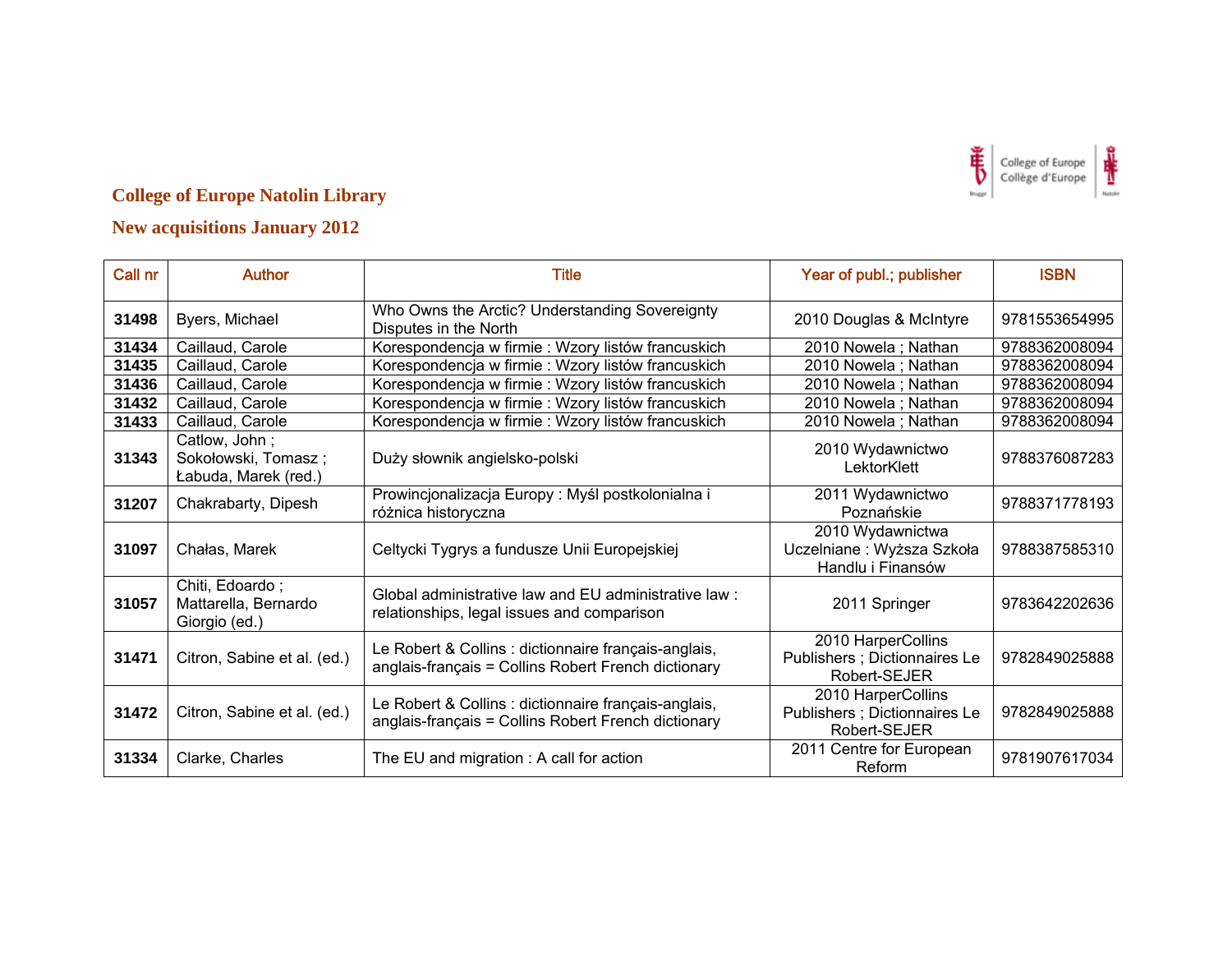

| Call nr | <b>Author</b>                                                     | <b>Title</b>                                                                                                                    | Year of publ.; publisher                           | <b>ISBN</b>   |
|---------|-------------------------------------------------------------------|---------------------------------------------------------------------------------------------------------------------------------|----------------------------------------------------|---------------|
| 31590   | Colás, Alejandro                                                  | International civil society : social movements in world<br>politics                                                             | 2002 Polity Press; Blackwell<br>Publishers         | 0745625568    |
| 31058   | Coniglione, Francesco<br>(ed.`                                    | Through the Mirrors of Science: New Challenges for<br>Knowledge-Based Societies                                                 | 2010 Ontos Verlag                                  | 9783868380668 |
| 31390   | Crăiutu, Aurelian ; Isaac,<br>Jeffrey C. (ed.)                    | America through European eyes: British and French<br>reflections on the new world from the eighteenth century<br>to the present | 2009 Pennsylvania State<br><b>University Press</b> | 9780271033907 |
| 31424   | Crouch, Colin                                                     | The Strange Non-Death of Neo-Liberalism                                                                                         | 2011 Polity Press                                  | 9780745652214 |
| 31323   | Crum, Ben                                                         | Learning from the EU Constitutional Treaty: democratic<br>constitutionalization beyond the nation-state                         | 2012 Routledge                                     | 9780415681872 |
| 31402   | Cyrthoys, Ann; McGrath,<br>Ann                                    | How to Write History That People Want to Read                                                                                   | 2011 Palgrave Macmillan                            | 9780230290389 |
| 31165   | Czternasty, Waldemar<br>$(\text{red.})$                           | Gospodarka Polski po akcesji do Unii Europejskiej:<br>wymiar ekonomiczno-społeczny                                              | 2011 Wydawnictwo<br>Uniwersytetu Ekonomicznego     | 9788374175920 |
| 31056   | Dabrowski, Marek;<br>Maliszewska, Maryla<br>(ed)                  | EU Eastern neighborhood : economic potential and<br>future development                                                          | 2011 Springer                                      | 9783642210921 |
| 31575   | Dalton, Russell J.;<br>Klingemann, Hans-Dieter<br>$(\text{red.})$ | Zachowania polityczne. Tom 2                                                                                                    | 2010 Wydawnictwo Naukowe<br><b>PWN</b>             | 9788301163150 |
| 31574   | Dalton, Russell J.;<br>Klingemann, Hans-Dieter<br>$(\text{red.})$ | Zachowania polityczne. Tom 1                                                                                                    | 2010 Wydawnictwo Naukowe<br><b>PWN</b>             | 9788301163143 |
| 31059   | De Benedictis, Luca;<br>Salvatici, Luca (eds.)                    | The trade impact of European Union preferential policies<br>: an analysis through gravity models                                | 2011 Springer                                      | 9783642165634 |
| 31317   | De Búrca, Gráinne;<br>Weiler, J.H.H. (ed.)                        | The worlds of European constitutionalism                                                                                        | 2012 Cambridge University<br>Press                 | 9780521177757 |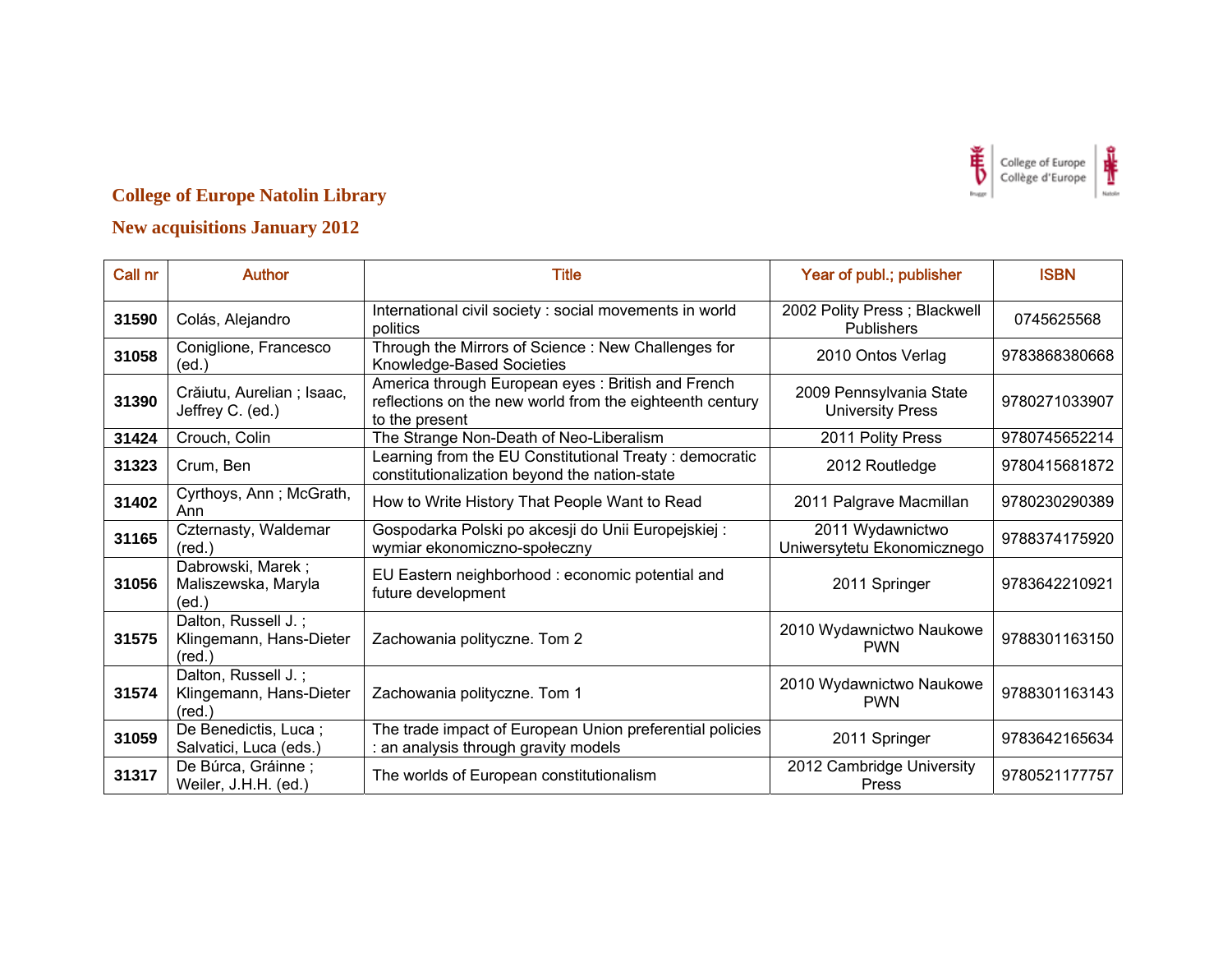

| Call nr | <b>Author</b>                                    | Title                                                                                                                                   | Year of publ.; publisher        | <b>ISBN</b>   |
|---------|--------------------------------------------------|-----------------------------------------------------------------------------------------------------------------------------------------|---------------------------------|---------------|
| 31336   | Dembiński, Paweł                                 | Finanse po zawale : od euforii finansowej do<br>gospodarczego ładu                                                                      | 2011 Wydawnictwo Studio<br>Emka | 9788362304264 |
| 31141   | Des Cars, Jean                                   | La saga des Habsbourg : Du saint Empire à l'Union<br>européenne                                                                         | 2010 Perrin                     | 9782262026929 |
| 31125   | Duby, Georges                                    | L'Europe au Moyen Age                                                                                                                   | 2011 Flammarion                 | 9782081265608 |
| 31195   | Duby, Georges                                    | Atlas historii świata : od prehistorii do czasów<br>współczesnych                                                                       | 2010 Wydawnictwo RM             | 9788372436610 |
| 31132   | Duby, Georges                                    | L'histoire continue                                                                                                                     | 2010 Odile Jacob                | 9782738125361 |
| 31136   | Duby, Georges (dir.)                             | Histoire du monde : le Moyen Age                                                                                                        | 2010 Larousse                   | 9782035854896 |
| 31137   | Duby, Georges (dir.)                             | Grand Atlas historique : L'histoire du monde en 520<br>cartes                                                                           | 2011 Larousse                   | 9782035861269 |
| 31120   | Dumoulin, André;<br>Manigart, Philippe (dir.)    | Opinions publiques et politique européenne de sécurité<br>et de défense commune : acteurs, positions, évolutions                        | 2010 Bruylant                   | 9782802730309 |
| 31026   | Emilianides, Achilles (ed.)                      | Religious freedom in the European Union: The<br>application of the European Convention on Human<br>Rights                               | 2011 Peeters Publishers         | 9789042922433 |
| 31414   | Emmerson, Charles                                | The Future history of the Arctic: How climate, resources<br>and geopolitics are reshaping the North, and why it<br>matters to the World | 2011 Vintage Books              | 9780099523536 |
| 31373   | Englund, Peter                                   | The Beauty and the Sorrow : An Intimate History of the<br>First World War                                                               | 2011 Profile Books              | 9781846683428 |
| 31078   | Eriksen, Erik Oddvar;<br>Fossum, John Erik (ed.) | Rethinking democracy and the European Union                                                                                             | 2012 Routledge                  | 9780415690720 |
| 31552   | Feibelman, Peter J.                              | A PhD is not enough! : a guide to survival in science                                                                                   | 2011 Basic Books                | 9780465022229 |
| 31315   | Foret, François ; Itçaina,<br>Xabier (ed.)       | Politics of religion in Western Europe: Modernities in<br>conflict?                                                                     | 2012 Routledge                  | 9780415595346 |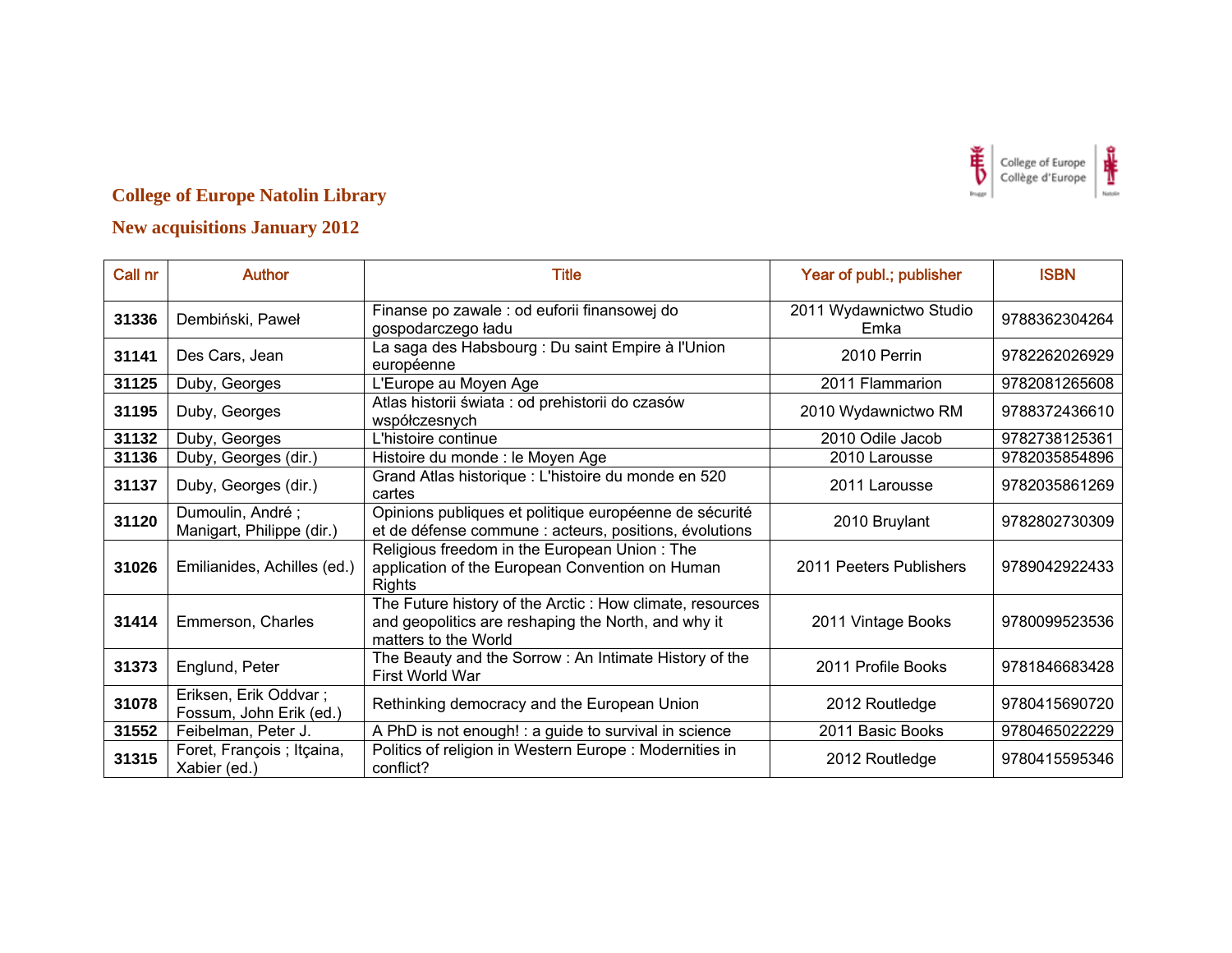

| Call nr | <b>Author</b>                                 | <b>Title</b>                                                                                         | Year of publ.; publisher           | <b>ISBN</b>   |
|---------|-----------------------------------------------|------------------------------------------------------------------------------------------------------|------------------------------------|---------------|
| 31427   | Frosztęga, Bogusława;<br>Kierszys, Ewa (red.) | Wielki słownik polsko-francuski = Grand dictionnaire<br>polonais-français. T.3, P-R                  | 2007 Wiedza Powszechna             | 9788321412832 |
| 31428   | Frosztęga, Bogusława;<br>Kierszys, Ewa (red.) | Wielki słownik polsko-francuski = Grand dictionnaire<br>polonais-français. T.4, S-T                  | 2005 Wiedza Powszechna             | 8321413374    |
| 31492   | Genser, Jared; Cotler,<br>Irwin (ed.)         | The responsibility to protect: the promise of stopping<br>mass atrocities in our time                | 2012 Oxford University Press       | 9780199797769 |
| 31175   | Gizicki, Wojciech                             | Polityczne wyzwania współczesnych państw. T. 2,<br>Perspektywa państw narodowych i Unii Europejskiej | 2011 Wydawnictwo Adam<br>Marszałek | 9788377800270 |
| 31183   | Gizicki, Wojciech (red.)                      | Polityczne wyzwania współczesnych państw. T. 1,<br>Perspektywa globalna                              | 2011 Wydawnictwo Adam<br>Marszałek | 9788377800263 |
| 31139   | Gonin, Jean-Marc; Guez,<br>Olivier            | La chute du mur                                                                                      | 2009 Fayard                        | 9782253134671 |
| 31346   | Gordon, Jacek (opr.)                          | Wzory listów i pism niemieckich: poradnik oraz słownik                                               | 2012 Wydawnictwo KRAM              | 9788361165088 |
| 31443   | Gordon, Jacek (opr.)                          | Wzory listów i pism francuskich: poradnik oraz słownik                                               | 2010 Wydawnictwo KRAM              | 9788361165255 |
| 31444   | Gordon, Jacek (opr.)                          | Wzory listów i pism francuskich: poradnik oraz słownik                                               | 2010 Wydawnictwo KRAM              | 9788361165255 |
| 31445   | Gordon, Jacek (opr.)                          | Wzory listów i pism francuskich: poradnik oraz słownik                                               | 2010 Wydawnictwo KRAM              | 9788361165255 |
| 31441   | Gordon, Jacek (opr.)                          | Wzory listów i pism francuskich: poradnik oraz słownik                                               | 2010 Wydawnictwo KRAM              | 9788361165255 |
| 31442   | Gordon, Jacek (opr.)                          | Wzory listów i pism francuskich: poradnik oraz słownik                                               | 2010 Wydawnictwo KRAM              | 9788361165255 |
| 31126   | Goult, Laura                                  | L'enlèvement d'Europe : réflexion sur l'exil intellectuel à<br>l'époque nazie                        | 2010 L'Harmattan                   | 9782296124158 |
| 31497   | Grant, Shelagh D.                             | Polar Imperative : A History of Arctic Sovereignty in<br>North America                               | 2011 Douglas & McIntyre            | 9781553658061 |
| 31115   | Greber, Pierre-Yves                           | Droit international et européen de la sécurité sociale :<br>ONU, OIT et Conseil de l'Europe          | 2011 Helbing Lichtenhahn           | 9783719030377 |
| 31594   | Green, Jackie; Tones,<br>Keith                | Health Promotion: Planning and Strategies                                                            | 2010 Sage                          | 9781847874900 |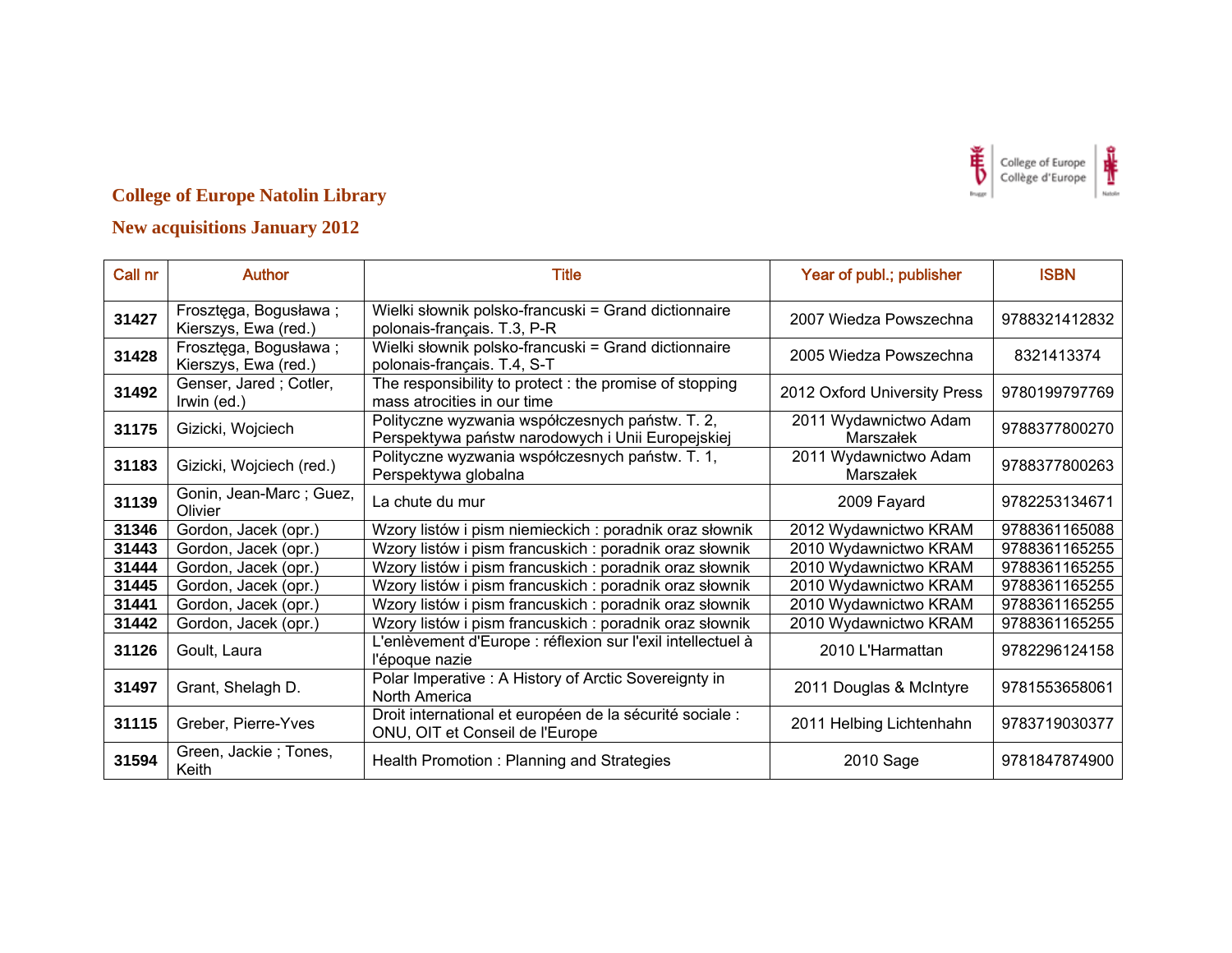

| Call nr | <b>Author</b>                                                                            | <b>Title</b>                                                                                                             | Year of publ.; publisher                    | <b>ISBN</b>   |
|---------|------------------------------------------------------------------------------------------|--------------------------------------------------------------------------------------------------------------------------|---------------------------------------------|---------------|
| 31459   | Gresh, Alain; Vidal,<br>Dominique; Pauly,<br>Emmanuelle                                  | Les 100 clés du Proche-Orient                                                                                            | 2011 A. Fayard-Pluriel                      | 9782818500965 |
| 31157   | Grewlich, Klaus W.                                                                       | Geopolitik und Governance : Energie, Wasser,<br>Herrschaft des Rechts in Zentralasien und Afghanistan                    | 2011 Nomos                                  | 9783832967512 |
| 31598   | Grosse, Tomasz<br>Grzegorz                                                               | Europa na rozdrożu                                                                                                       | 2008 Fundacja Instytut Spraw<br>Publicznych | 9788389817280 |
| 31166   | Grzymała-Moszczyńska,<br>Halina; Kwiatkowska,<br>Anna; Roszak, Joanna<br>$(\text{red.})$ | Drogi i rozdroża: migracje Polaków w Unii Europejskiej<br>po 1 maja 2004 roku : analiza psychologiczno-<br>socjologiczna | 2010 Zakład Wydawniczy<br><b>Nomos</b>      | 9788376880167 |
| 31077   | Guisan, Catherine                                                                        | A political theory of identity in European integration :<br>memory and policies                                          | 2012 Routledge                              | 9780415562911 |
| 31158   | Gustavsson, Sverker;<br>Oxelheim, Lars;<br>Pehrson, Lars                                 | How unified is the European Union? : European<br>integration between visions and popular legitimacy                      | 2009 Springer                               | 9783540958543 |
| 31457   | Harrison, James; Hobbs,<br>Mike; préf. Tony Buzan                                        | Stimulez votre cerveau : Le programme visuel pour<br>améliorer votre potentiel cérébral                                  | 2010 Hachette Pratique                      | 9782012379251 |
| 31065   | Herrschel, Tassilo                                                                       | Borders in post-socialist Europe: territory, scale, society                                                              | 2011 Ashgate                                | 9780754643845 |
| 31208   | Hesemann, Michael                                                                        | Religia Hitlera                                                                                                          | 2011 Prószyński i S-ka                      | 9788376489933 |
| 31536   | Hladik, Jean (dir.)                                                                      | Les énergies renouvelables aujourd'hui et demain                                                                         | 2011 Ellipses Marketing                     | 9782729864484 |
| 31108   | Hodson, Dermot                                                                           | Governing the Euro Area in Good Times and Bad                                                                            | 2011 Oxford University Press                | 9780199572502 |
| 31127   | Hogan, Kevin                                                                             | Art et science de l'influence : 8 minutes (ou moins) pour<br>transformer un Non en Oui!                                  | 2009 Ixelles éditions                       | 9782875150219 |
| 31074   | Hughes, Chris                                                                            | Liberal democracy as the end of history: Fukuyama and<br>postmodern challenges                                           | 2012 Routledge                              | 9780415669054 |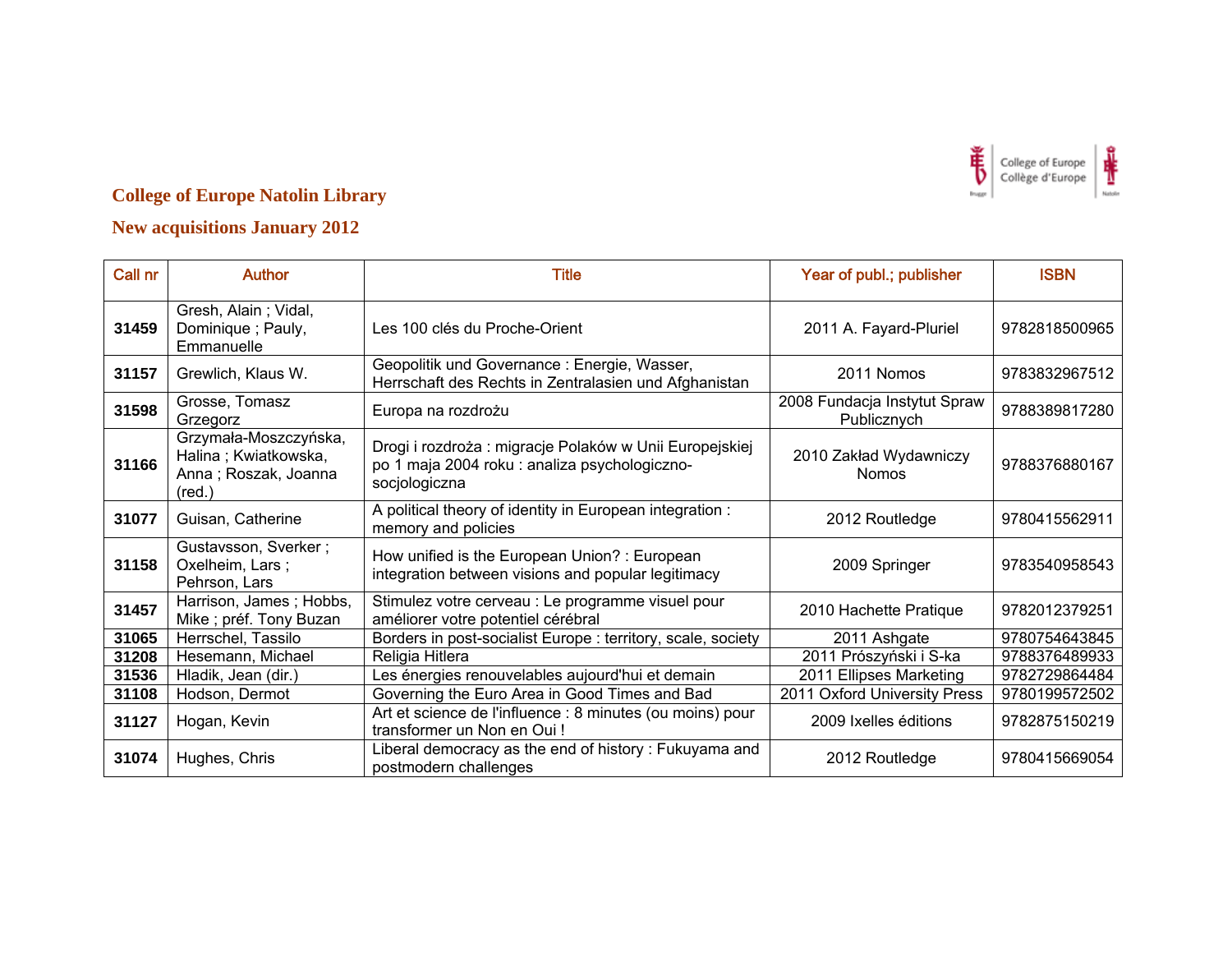

| Call nr | <b>Author</b>                                                          | Title                                                                                                                 | Year of publ.; publisher                                                       | <b>ISBN</b>   |
|---------|------------------------------------------------------------------------|-----------------------------------------------------------------------------------------------------------------------|--------------------------------------------------------------------------------|---------------|
| 31236   | Hurwic, Józef                                                          | Marie Skłodowska-Curie et la radioactivité                                                                            | 2008 Dom Wydawniczo-<br>Promocyjny GAL                                         | 9788392188261 |
| 31217   | Irving R.E.M.                                                          | Christian Democracy in France                                                                                         | 2010 Routledge                                                                 | 9780415582766 |
| 31572   | Isaacson, Walter                                                       | Steve Jobs                                                                                                            | 2011 Insignis Media                                                            | 9788361428510 |
| 31025   | Jacobs, Antoine                                                        | Labour and the Law in Europe: A Satellite View on<br>Labour Law and Social Security Law in Europe                     | 2011 Wolf Legal Publishers                                                     | 9789058506726 |
| 31171   | Jagusiak, Bogusław                                                     | Związki zawodowe w systemie politycznym Unii<br>Europejskiej                                                          | 2011 Dom Wydawniczy<br>Elipsa                                                  | 9788371510076 |
| 31182   | Jagusiak, Bogusław                                                     | Systemy polityczne państw sąsiedzkich Polski                                                                          | 2011 Difin                                                                     | 9788376414218 |
| 31187   | Jagusiak, Bogusław (red.)                                              | Polityczno-gospodarczy rozwój Polski w strukturach Unii<br>Europejskiej                                               | 2007 Wojskowa Akademia<br>Techniczna                                           | 9788389399373 |
| 31170   | Jagusiak, Bogusław (red.)                                              | Współczesne wyzwania europejskie                                                                                      | 2008 Wojskowa Akademia<br>Techniczna                                           | 9788389399748 |
| 31179   | Jańczak, Jarosław;<br>Musiał-Karg, Magdalena<br>$(\text{red.})$        | Granice wewnętrzne i zewnętrzne Unii Europejskiej :<br>pomiędzy otwartością a izolacją                                | 2011 Wydawnictwo Naukowe<br>Wydziału Nauk Politycznych i<br>Dziennikarstwa UAM | 9788362907076 |
| 31473   | Jastrzębowski, Wojciech<br>Bogumił; Ramotowska,<br>Franciszka (oprac.) | Traktat o wiecznym przymierzu między narodami<br>ucywilizowanymi ; Konstytucja dla Europy                             | 1985 Państwowe<br>Wydawnictwo Naukowe                                          | 8301058633    |
| 31093   | Kabaalioglu, Haluk; Ott,<br>Andrea; Tatham, Allan                      | EU and Turkey: Bridging the differences in a complex<br>relationship                                                  | 2011 Economic Development<br>Foundation: IKV                                   | 9786055984434 |
| 31112   | Kabat-Rudnicka, Danuta                                                 | Zasada federalna a integracja ponadnarodowa : Unia<br>Europejska między federalizmem dualistycznym a<br>kooperatywnym | 2010 Lettra-Graphic                                                            | 9788389937544 |
| 31465   | Katzaros, Valérie et al.<br>(ed.)                                      | Grand dictionnaire français-anglais, anglais-français =<br>French-English, English-French dictionary                  | 2010 Larousse                                                                  | 9782035842312 |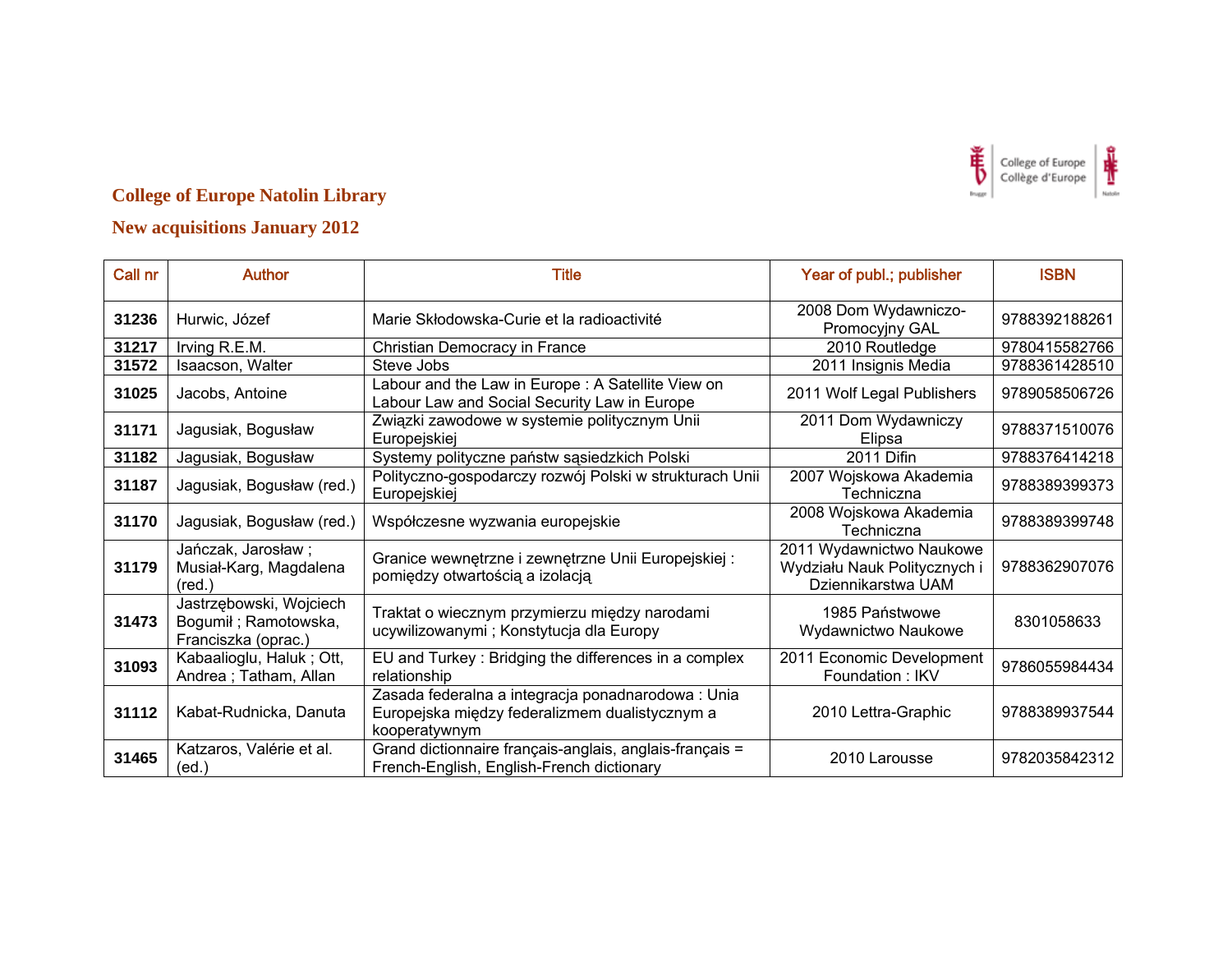

| Call nr | <b>Author</b>                                                                          | <b>Title</b>                                                                                         | Year of publ.; publisher                                               | <b>ISBN</b>   |
|---------|----------------------------------------------------------------------------------------|------------------------------------------------------------------------------------------------------|------------------------------------------------------------------------|---------------|
| 31466   | Katzaros, Valérie et al.<br>(ed)                                                       | Grand dictionnaire français-anglais, anglais-français =<br>French-English, English-French dictionary | 2010 Larousse                                                          | 9782035842312 |
| 31185   | Kenig-Witkowska, Maria<br>Magdalena                                                    | Prawo środowiska Unii Europejskiej: zagadnienia<br>systemowe                                         | 2011 LEX - a Wolters Kluwer<br>business                                | 9788326415258 |
| 31160   | Konarski, Wawrzyniec;<br>Durska, Agnieszka;<br>Bachrynowski, Szymon<br>$(\text{red.})$ | Kryzys przywództwa we współczesnej polityce                                                          | 2011 Wydawnictwo Szkoły<br>Wyższej Psychologii<br>Społecznej Academica | 9788362443154 |
| 31103   | Kosiewski, Piotr (red.)                                                                | Pytania 20-lecia: 1989-2009                                                                          | 2010 Fundacja im. Stefana<br>Batorego                                  | 9788362338009 |
| 31163   | Kubuj, Katarzyna;<br>Wawrzyniak, Jan (red.)                                            | Europeizacja konstytucji państw Unii Europejskiej                                                    | 2011 Wydawnictwo Naukowe<br>Scholar                                    | 9788373835085 |
| 31168   | Kurczewska, Urszula                                                                    | Lobbing i grupy interesu w Unii Europejskiej : proces<br>konsolidacji systemu                        | 2011 Wydawnictwo Naukowe<br><b>PWN</b>                                 | 9788301167646 |
| 31413   | Kurowska, Xymena;<br>Breuer, Fabian (ed.)                                              | Explaining the EU's Common Security and Defence<br>Policy: theory in action                          | 2012 Palgrave Macmillan                                                | 9780230277830 |
| 31102   | Kuruś, Magdalena;<br>Kochanowski, Janusz<br>$(\text{red.})$                            | Quo vadis Polonia? : w drodze do demokratycznego<br>państwa prawa: Polska 1989-2009                  | 2010 Biuro Rzecznika Praw<br>Obywatelskich                             |               |
| 31140   | La Vaissière, Jean-Louis<br>de                                                         | Qui sont les Allemands?                                                                              | 2011 Max Milo Editions                                                 | 9782315001415 |
| 31001   | Laine, Arthur T. (ed.)                                                                 | Economic, political, and social issues of the Caucasus<br>region                                     | 2011 Nova Science<br><b>Publishers</b>                                 | 9781611225532 |
| 31362   | Laski, Harold Joseph                                                                   | Reflections on the revolution of our time                                                            | 2012 Transaction Publishers                                            | 9781412818384 |
| 31223   | Lees-Marshment,<br>Jennifer (ed.)                                                      | Routledge handbook of political marketing                                                            | 2012 Routledge                                                         | 9780415579933 |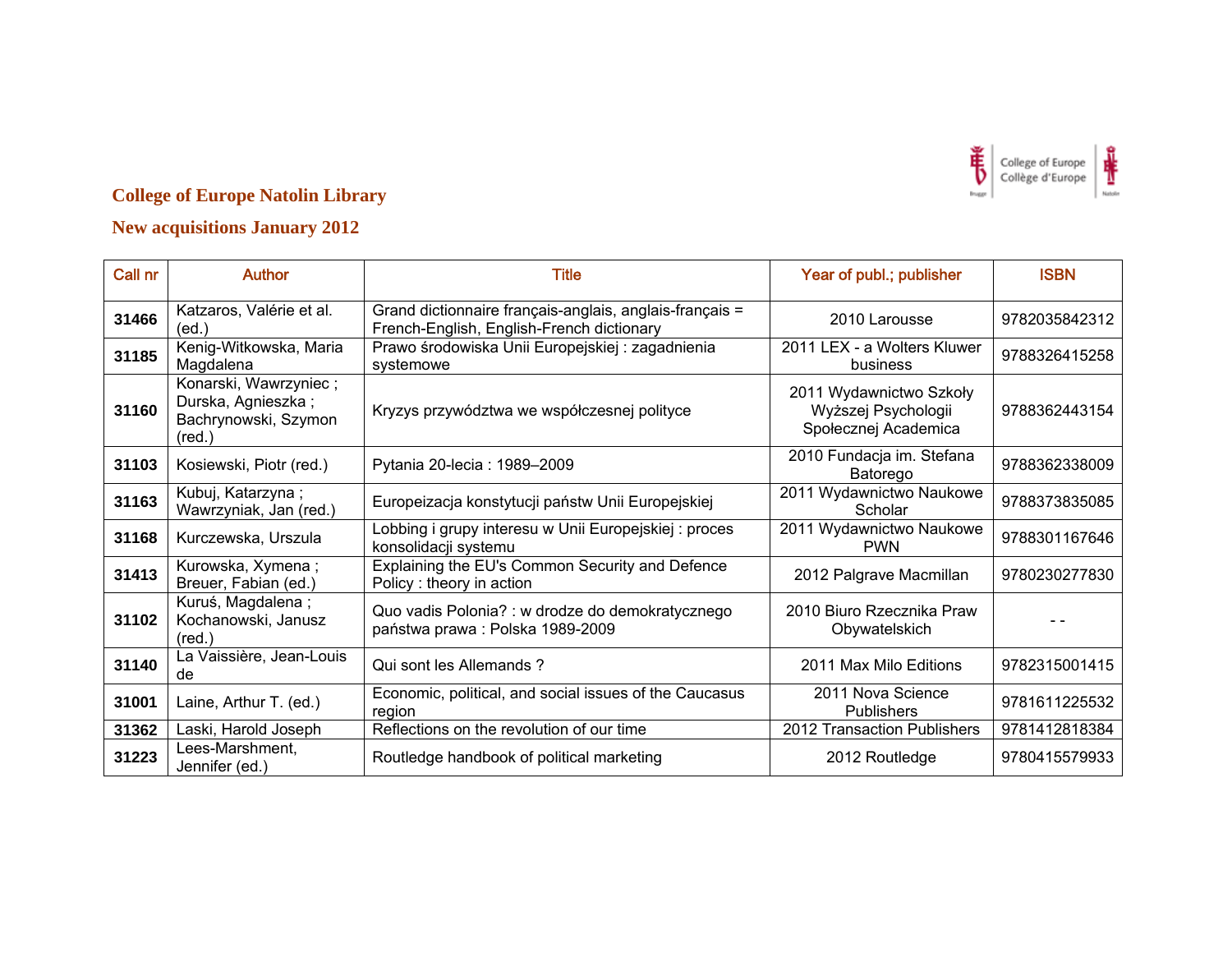

| Call nr | <b>Author</b>                            | <b>Title</b>                                                                                                                            | Year of publ.; publisher                   | <b>ISBN</b>   |
|---------|------------------------------------------|-----------------------------------------------------------------------------------------------------------------------------------------|--------------------------------------------|---------------|
| 31176   | Levitt, Steven D.;<br>Dubner, Stephen J. | Superfreakonomia : globalne ochłodzenie, patriotyczne<br>prostytutki i dlaczego zamachowcy-samobójcy powinni<br>wykupić polisę na życie | 2011 Społeczny Instytut<br>Wydawniczy Znak | 9788324014613 |
| 31352   | Linde-Usiekniewicz,<br>Jadwiga (red.)    | Wielki słownik polsko-angielski = Polish-English<br>Dictionary                                                                          | 2011 Wydawnictwo Naukowe<br><b>PWN</b>     | 9788301141363 |
| 31353   | Linde-Usiekniewicz,<br>Jadwiga (red.)    | Wielki słownik polsko-angielski = Polish-English<br>Dictionary                                                                          | 2011 Wydawnictwo Naukowe<br><b>PWN</b>     | 9788301141363 |
| 31351   | Linde-Usiekniewicz,<br>Jadwiga (red.)    | Wielki słownik polsko-angielski = Polish-English<br>Dictionary                                                                          | 2011 Wydawnictwo Naukowe<br><b>PWN</b>     | 9788301141363 |
| 31354   | Linde-Usiekniewicz,<br>Jadwiga (red.)    | Wielki słownik polsko-angielski = Polish-English<br>Dictionary                                                                          | 2011 Wydawnictwo Naukowe<br><b>PWN</b>     | 9788301141363 |
| 31349   | Linde-Usiekniewicz,<br>Jadwiga (red.)    | Wielki słownik angielsko-polski = English-Polish<br>Dictionary                                                                          | 2011 Wydawnictwo Naukowe<br><b>PWN</b>     | 9788301137083 |
| 31350   | Linde-Usiekniewicz,<br>Jadwiga (red.)    | Wielki słownik angielsko-polski = English-Polish<br>Dictionary                                                                          | 2011 Wydawnictwo Naukowe<br><b>PWN</b>     | 9788301137083 |
| 31347   | Linde-Usiekniewicz,<br>Jadwiga (red.)    | Wielki słownik angielsko-polski = English-Polish<br>Dictionary                                                                          | 2011 Wydawnictwo Naukowe<br><b>PWN</b>     | 9788301137083 |
| 31348   | Linde-Usiekniewicz,<br>Jadwiga (red.)    | Wielki słownik angielsko-polski = English-Polish<br>Dictionary                                                                          | 2011 Wydawnictwo Naukowe<br><b>PWN</b>     | 9788301137083 |
| 31222   | Loomes, Gemma                            | Party strategies in Western Europe : party competition<br>and electoral outcomes                                                        | 2012 Routledge                             | 9780415601603 |
| 31409   | Lopez, Barry                             | Arctic Dreams. Imagination and Desire in a Northern<br>Landscape                                                                        | 1999 The Harvill Press                     | 9781860465833 |
| 31193   | MacEachin Douglas J.                     | Amerykański wywiad i konfrontacja w Polsce 1980-1981                                                                                    | 2011 Dom Wydawniczy<br><b>Rebis</b>        | 9788375107609 |
| 31122   | Macek, Lukás                             | L'élargissement: met-il en péril le projet européen ?                                                                                   | 2011 La Documentation<br>Française         | 9782110085320 |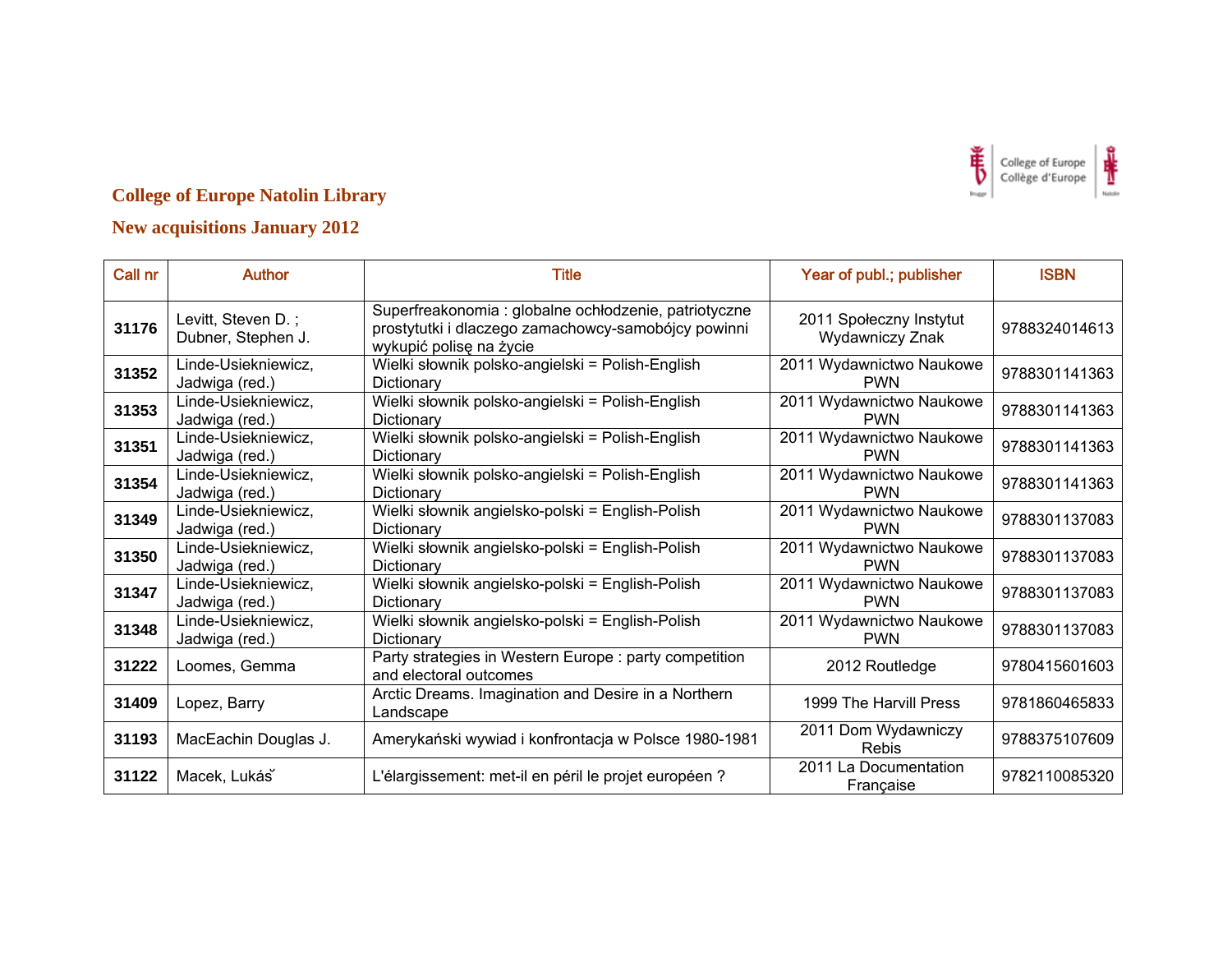

| Call nr | <b>Author</b>                                                                        | <b>Title</b>                                                                           | Year of publ.; publisher                                        | <b>ISBN</b>   |
|---------|--------------------------------------------------------------------------------------|----------------------------------------------------------------------------------------|-----------------------------------------------------------------|---------------|
| 31382   | Mak, Geert                                                                           | In Europe: Travels through the Twentieth Century                                       | 2008 Vintage Books                                              | 9780099516736 |
| 31374   | Mak, Geert                                                                           | The Bridge: A Journey Between Orient and Occident                                      | 2009 Vintage Books                                              | 9780099532149 |
| 31372   | Mak, Geert                                                                           | Amsterdam: The Brief Life of a City                                                    | 2001 Vintage Books                                              | 9781860467899 |
| 31104   | Makowski, Grzegorz<br>$(\text{red.})$                                                | Lobbing w samorządzie województwa: Raport z badań i<br>monitoringu                     | 2010 Instytut Spraw<br>Publicznych                              | 9788376890371 |
| 31316   | Mann, Michael                                                                        | Power in the 21st Century: conversations with John A.<br>Hall                          | 2011 Polity Press                                               | 9780745653235 |
| 31221   | Marín Quemada, José<br>María; García-Verdugo,<br>Javier; Escribano,<br>Gonzalo (ed.) | Energy security for the EU in the 21st century : markets,<br>geopolitics and corridors | 2012 Routledge                                                  | 9780415676762 |
| 31072   | Massai, Leonardo                                                                     | European climate and clean energy law and policy                                       | 2012 Earthscan                                                  | 9781849712040 |
| 31130   | Maudhuy, Roger                                                                       | Vichy : Les procès de la collaboration                                                 | 2011 Ixelles éditions                                           | 9782875151193 |
| 31053   | McDermott, Kevin;<br>Stibbe, Matthew (ed.)                                           | Stalinist terror in Eastern Europe : elite purges and<br>mass repression               | 2010 Manchester University<br>Press                             | 9780719077760 |
| 31367   | McGilvray, Evan                                                                      | Polski Rząd na Uchodźstwie                                                             | 2011 Świat Książki                                              | 9788377990407 |
| 31135   | Merchiers, Dorle; Siary<br>Gérard (éd.)                                              | Transmission de la mémoire allemande en Europe<br>centrale et orientale depuis 1945    | 2011 Peter Lang                                                 | 9783034306553 |
| 31330   | Miller, James Edward                                                                 | The United States and the making of modern Greece:<br>history and power, 1950-1974     | 2009 University of North<br>Carolina Press                      | 9780807832479 |
| 31028   | Mills, Corinne (et al.)                                                              | You're hired! : CVs, interview answers & psychometric<br>tests                         | 2011 Trotman Publishing                                         | 9781844554218 |
| 31172   | Mises, Ludwig von                                                                    | Teoria a historia : interpretacja procesów społeczno-<br>gospodarczych                 | 2011 Instytut Ludwiga von<br>Misesa: Wydawnictwo<br>Naukowe PWN | 9788301167080 |
| 31186   | Mises, Ludwig von                                                                    | Ludzkie działanie : traktat o ekonomii                                                 | 2007 Instytut Ludwiga von<br>Misesa                             | 9788392616009 |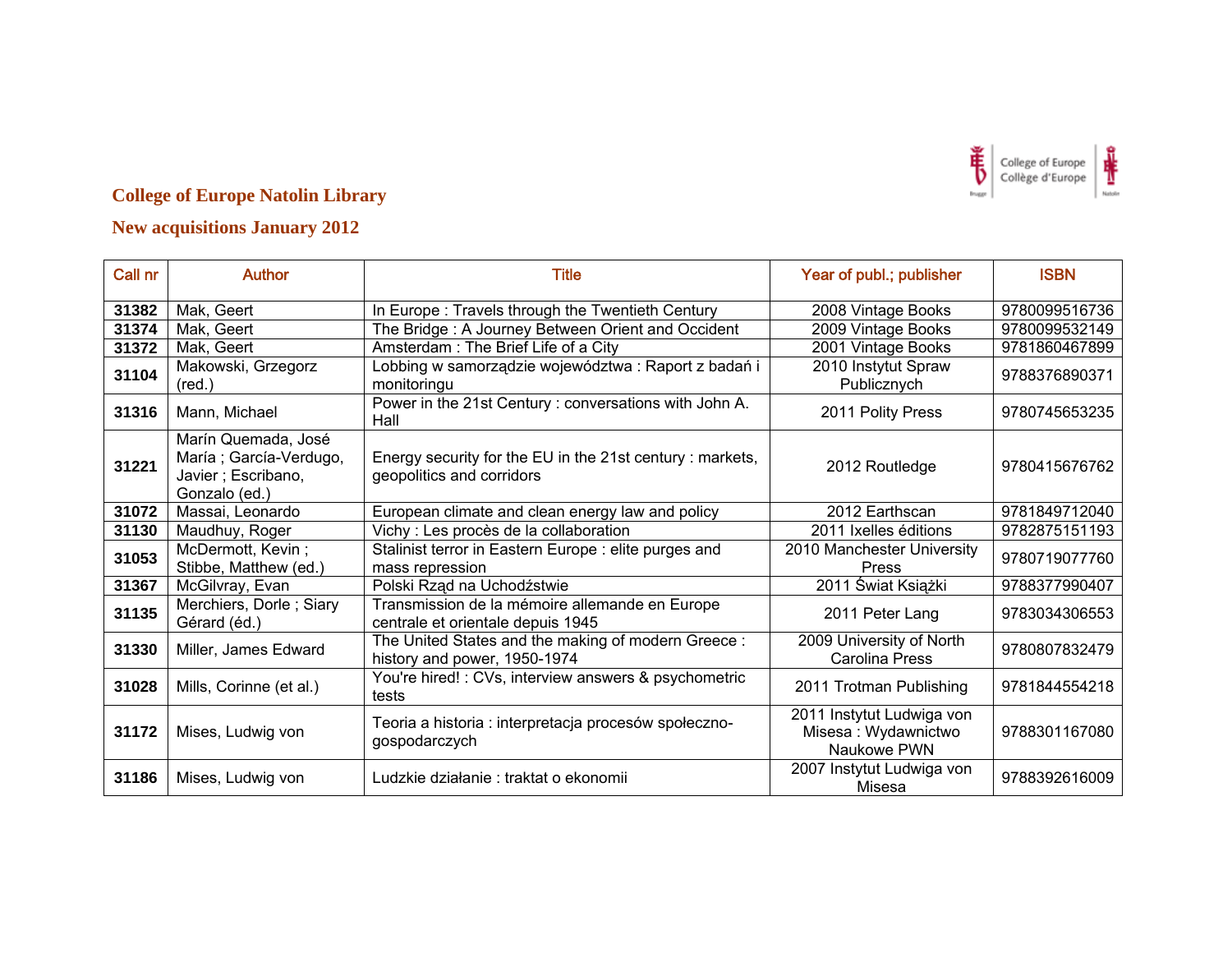

| Call nr | <b>Author</b>                                                         | <b>Title</b>                                                                                                 | Year of publ.; publisher                                         | <b>ISBN</b>   |
|---------|-----------------------------------------------------------------------|--------------------------------------------------------------------------------------------------------------|------------------------------------------------------------------|---------------|
| 31210   | Moklak, Jarosław (red.)                                               | Ukraińskie tradycje parlamentarne XIX - XXI wieku                                                            | 2006 "Historia lagellonica"                                      | 8388737139    |
| 31209   | Moorhouse, Roger                                                      | Stolica Hitlera : życie i śmierć w wojennym Berlinie                                                         | 2011 Wydawnictwo Znak                                            | 9788324018598 |
| 31389   | Nazzini, Renato                                                       | Foundations of European Union competition law: the<br>objective and principles of Article 102                | 2011 Oxford University Press                                     | 9780199226153 |
| 31328   | Nazzini, Renato                                                       | The Foundations of European Union Competition Law:<br>Objectives and Principles of Article 102               | 2011 Oxford University Press                                     | 9780199226153 |
| 31155   | Neergaard, Ulla B.;<br>Nielsen, Ruth;<br>Roseberry, Lynn M.<br>(eds.) | European legal method: paradoxes and revitalisation                                                          | 2011 DJØF Publishing                                             | 9788757423778 |
| 31071   | Noord, Paul van den;<br>Székely, István P.                            | Economic crisis in Europe : causes, consequences and<br>responses                                            | 2011 Routledge                                                   | 9789279153631 |
| 31516   | Normand, Alexis                                                       | Les Emirats du Golfe, au défi de l'ouverture : Le Koweït,<br>le Bahreïn, le Qatar et les Emirats Arabes Unis | 2011 L'Harmattan                                                 | 9782296553033 |
| 31197   | Nowak, Bronisław;<br>Nagielski, Mirosław;<br>Pysiak, Jerzy (red.)     | Europejczycy, Afrykanie, inni : studia ofiarowane<br>Profesorowi Michałowi Tymowskiemu                       | 2011 Wydawnictwa<br>Uniwersytetu Warszawskiego                   | 9788323508007 |
| 31333   | Nowak-Far, Artur (red.)                                               | Prezydencja w Unii Europejskiej: praktyka i teoria                                                           | 2011 Oficyna Wydawnicza<br>Szkoła Główna Handlowa                | 9788373786479 |
| 31184   | Nowak-Far, Artur (red.)                                               | Prezydencja w Unii Europejskiej: Polska 2011                                                                 | 2011 Oficyna Wydawnicza<br>Szkoła Główna Handlowa w<br>Warszawie | 9788373786516 |
| 31002   | Olgu, Özlem                                                           | European banking: enlargement, structural changes<br>and recent developments                                 | 2011 Palgrave Macmillan                                          | 9780230231719 |
| 31325   | Orłowski, Tomasz                                                      | Protokół dyplomatyczny: ceremoniał & etykieta                                                                | 2010 Polski Instytut Spraw<br>Międzynarodowych                   | 9788389607980 |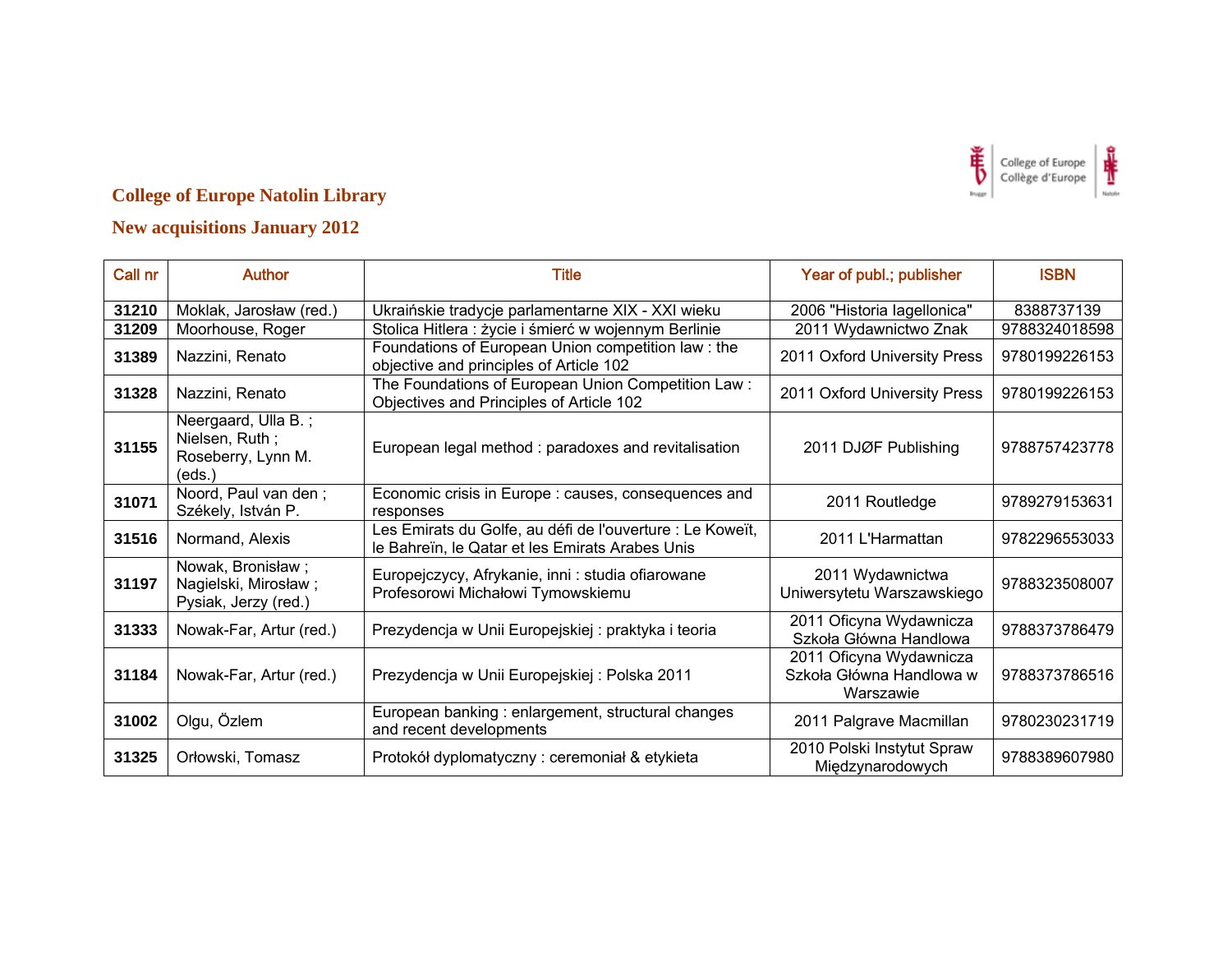

| Call nr | <b>Author</b>            | <b>Title</b>                                                                            | Year of publ.; publisher                                           | <b>ISBN</b>   |
|---------|--------------------------|-----------------------------------------------------------------------------------------|--------------------------------------------------------------------|---------------|
| 31326   | Orłowski, Tomasz         | Protokół dyplomatyczny: ceremoniał & etykieta                                           | 2010 Polski Instytut Spraw<br>Międzynarodowych                     | 9788389607980 |
| 31327   | Orłowski, Tomasz         | Protokół dyplomatyczny: ceremoniał & etykieta                                           | 2010 Polski Instytut Spraw<br>Międzynarodowych                     | 9788389607980 |
| 31198   | O'Shea, Stephen          | Morze wiary : islam i chrześcijaństwo w świecie<br>śródziemnomorskim doby średniowiecza | 2009 Dom Wydawniczy<br>Rebis                                       | 9788375100877 |
| 31131   | Overy, Richard           | Chroniques du IIIe Reich                                                                | 2011 Ixelles éditions                                              | 9782875151209 |
| 31196   | Pacek, Jarosław          | Bibliografia w zmieniającym się środowisku<br>informacyjnym                             | 2010 Wydawnictwo SBP -<br>Stowarzyszenia Bibliotekarzy<br>Polskich | 9788361464440 |
| 31035   | Petersen, Michael B.     | Missiles for the Fatherland: Peenemünde, National<br>Socialism, and the V-2 Missile     | 2011 Cambridge University<br><b>Press</b>                          | 9780521283403 |
| 31357   | Phillips, Janet (ed.)    | Oxford wordpower: słownik angielsko-polski, polsko-<br>angielski                        | 2007 Oxford University Press                                       | 9780194317382 |
| 31355   | Phillips, Janet (ed.)    | Oxford wordpower : słownik angielsko-polski, polsko-<br>angielski                       | 2007 Oxford University Press                                       | 9780194317382 |
| 31356   | Phillips, Janet (ed.)    | Oxford wordpower: słownik angielsko-polski, polsko-<br>angielski                        | 2007 Oxford University Press                                       | 9780194317382 |
| 31119   | Piasere, Leonardo        | Roms : Une histoire européenne                                                          | 2011 Bayard                                                        | 9782227482999 |
| 31426   | Pieńkos, Elżbieta et al. | Wielki słownik polsko-francuski = Grand dictionnaire<br>polonais-français. T.2, L-Ó     | 2001 Wiedza Powszechna                                             | 8321412572    |
| 31425   | Pieńkos, Elżbieta et al. | Wielki słownik polsko-francuski = Grand dictionnaire<br>polonais-français. T.1, A-K     | 2001 Wiedza Powszechna                                             | 8321412564    |
| 31213   | Pipes, Richard           | Zamachowcy i zdrajcy : z dziejów terroru w carskiej<br>Rosji                            | 2011 Wydawnictwo Magnum                                            | 9788389656759 |
| 31371   | Piskorski, Jan Maria     | Wygnańcy: przesiedlenia i uchodźcy w<br>dwudziestowiecznej Europie                      | 2010 Państwowy Instytut<br>Wydawniczy                              | 9788306032727 |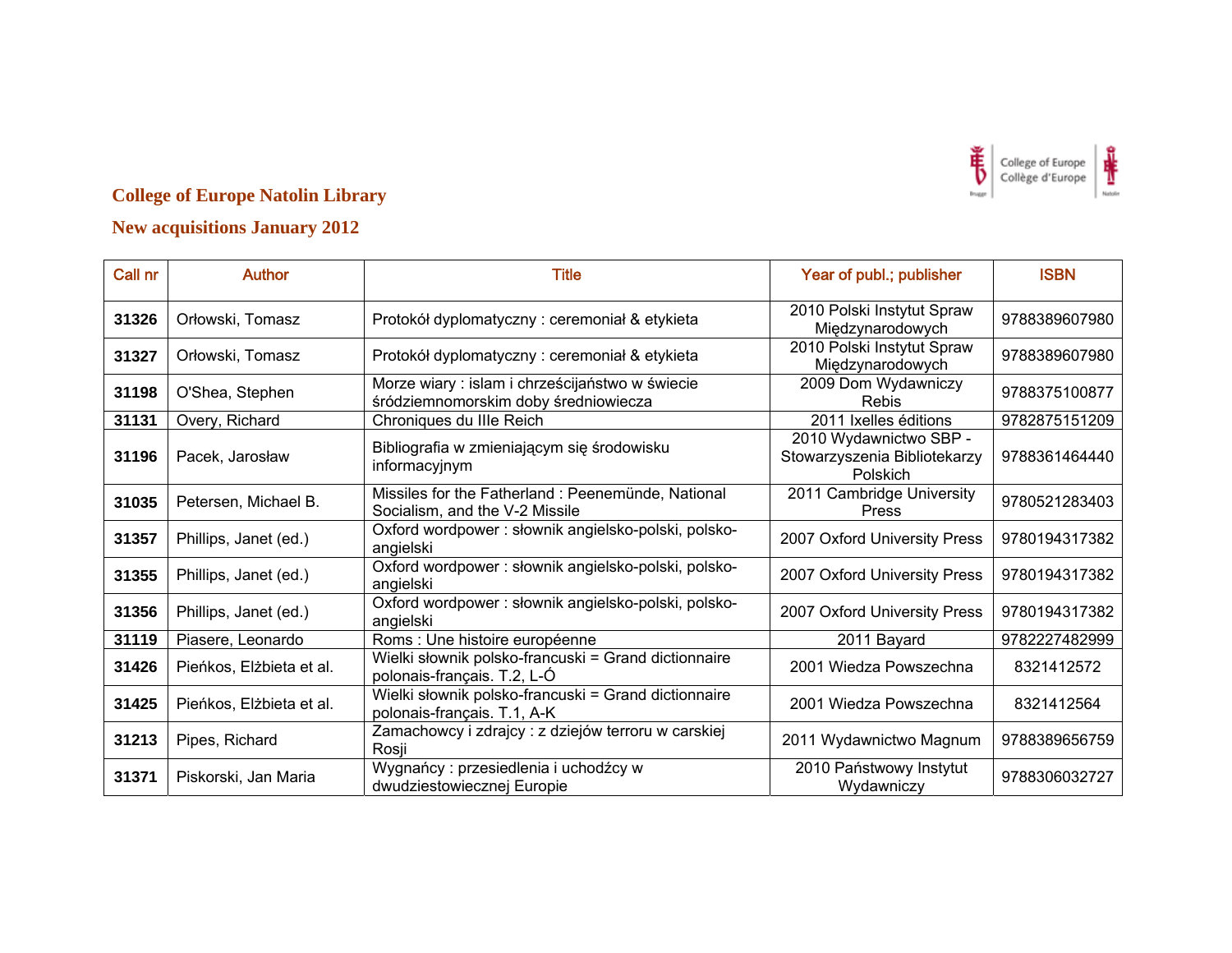

| Call nr | <b>Author</b>                                                       | <b>Title</b>                                                                               | Year of publ.; publisher                | <b>ISBN</b>   |
|---------|---------------------------------------------------------------------|--------------------------------------------------------------------------------------------|-----------------------------------------|---------------|
| 31123   | Priollaud, François-Xavier<br>; Siritzky, David                     | Que reste-t-il de l'influence française en Europe ?                                        | 2011 La Documentation<br>Française      | 9782110085344 |
| 31133   | Reichel, Peter                                                      | La fascination du nazisme                                                                  | 2011 Odile Jacob                        | 9782738126955 |
| 31440   | Rey-Debove, Josette.<br>Rey, Alain.                                 | Le Petit Robert 2012 : Dictionnaire alphabétique et<br>analogique de la langue française / | 2012. Le Robert,                        | 9782849028414 |
| 31437   | Rey-Debove, Josette.<br>Rey, Alain.                                 | Le Petit Robert 2012 : Dictionnaire alphabétique et<br>analogique de la langue française / | 2012. Le Robert,                        | 9782849028414 |
| 31438   | Rey-Debove, Josette.<br>Rey, Alain.                                 | Le Petit Robert 2012 : Dictionnaire alphabétique et<br>analogique de la langue française / | 2012. Le Robert,                        | 9782849028414 |
| 31439   | Rey-Debove, Josette.<br>Rey, Alain.                                 | Le Petit Robert 2012 : Dictionnaire alphabétique et<br>analogique de la langue française / | 2012. Le Robert,                        | 9782849028414 |
| 31462   | Richaudeau, François;<br>Gauquelin, Michel;<br>Gauquelin, Françoise | Méthode de lecture rapide                                                                  | 2004 Retz                               | 9782725623436 |
| 31178   | Rodrik, Dani                                                        | Jedna ekonomia, wiele recept : globalizacja, instytucje i<br>wzrost gospodarczy            | 2011 Wydawnictwo Krytyki<br>Politycznej | 9788362467372 |
| 31152   | Ross, George                                                        | The European Union and Its Crises : Through the Eyes<br>of the Brussels Elite              | 2011 Palgrave Macmillan                 | 9780230301658 |
| 31200   | Roszkowski, Wojciech                                                | Najnowsza historia Polski 1939-1945                                                        | 2011 Świat Książki                      | 9788377996935 |
| 31203   | Roszkowski, Wojciech                                                | Najnowsza historia Polski 1970-1980                                                        | 2011 Świat Książki                      | 9788324721337 |
| 31202   | Roszkowski, Wojciech                                                | Najnowsza historia Polski 1956-1970                                                        | 2011 Świat Książki                      | 9788324721320 |
| 31204   | Roszkowski, Wojciech                                                | Najnowsza historia Polski 1980-1989                                                        | 2011 Świat Książki                      | 9788377991015 |
| 31201   | Roszkowski, Wojciech                                                | Najnowsza historia Polski 1945-1956                                                        | 2011 Świat Książki                      | 9788377996942 |
| 31205   | Roszkowski, Wojciech                                                | Najnowsza historia Polski 1989-2011                                                        | 2011 Świat Książki                      | 9788377991299 |
| 31199   | Roszkowski, Wojciech                                                | Najnowsza historia Polski 1914-1939                                                        | 2011 Świat Książki                      | 9788377996928 |
| 31600   | Rutten, Alfred; et al.                                              | Health Promotion Policy in Europe: Rationality, Impact,<br>and Evaluation                  | 2000 Oldenbourg Verlag                  | 3486564757    |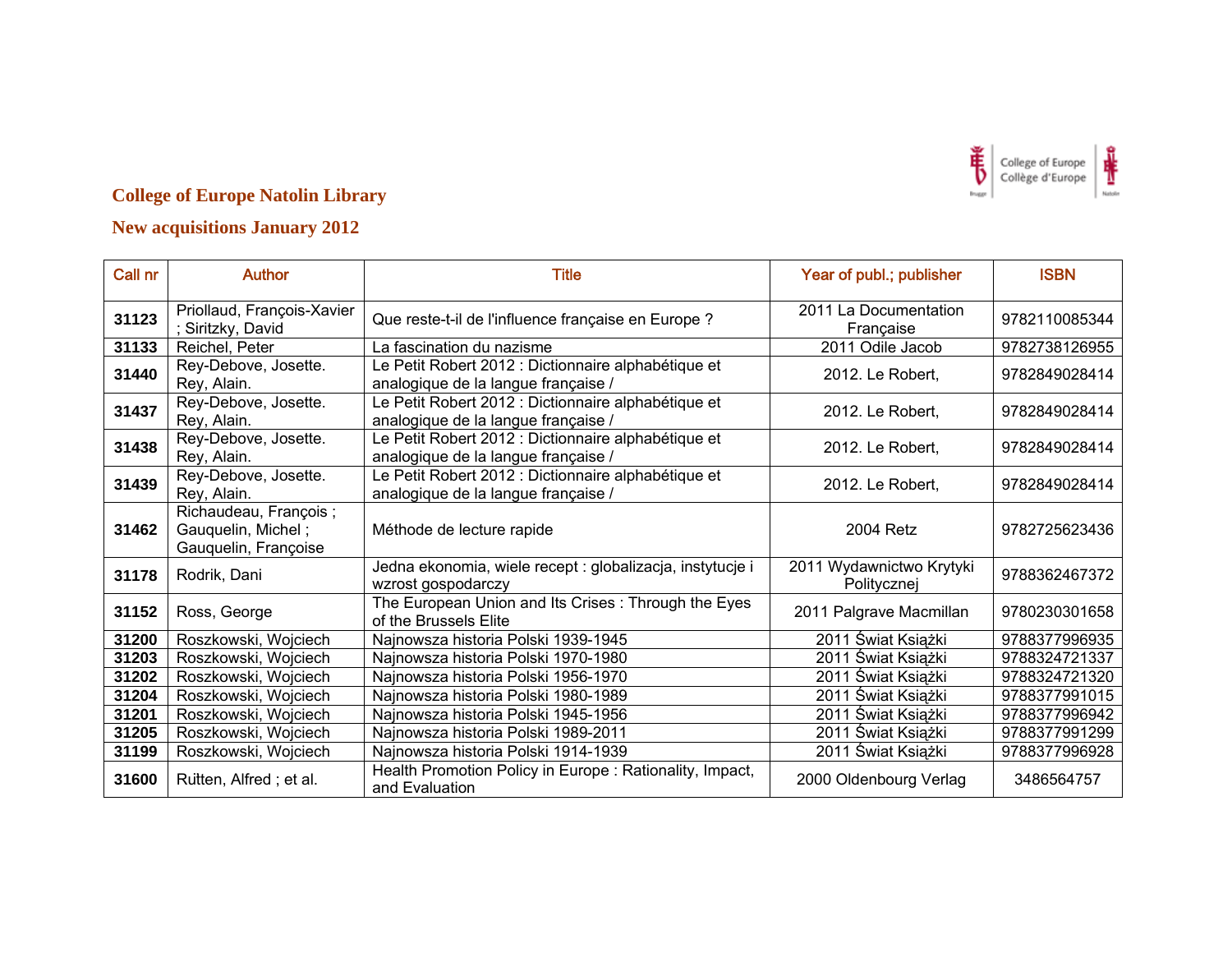

| Call nr | <b>Author</b>                                     | <b>Title</b>                                                                                                   | Year of publ.; publisher                                                | <b>ISBN</b>   |
|---------|---------------------------------------------------|----------------------------------------------------------------------------------------------------------------|-------------------------------------------------------------------------|---------------|
| 31385   | Sachs, Jeffrey                                    | The price of civilization : economics and ethics after the<br>fall                                             | 2011 The Bodley Head                                                    | 9781847920928 |
| 31322   | Salmi, Hannu                                      | Europa XIX wieku : historia kulturowa                                                                          | 2010 Wydawnictwo<br>Uniwersytetu Jagiellońskiego                        | 9788323329954 |
| 31110   | Schirmann, Sylvain (dir.)                         | Quelles architectures pour quelle Europe ? : Des projets<br>d'une Europe unie á l'Union européenne (1945-1992) | 2011 P.I.E. Peter Lang                                                  | 9789052017426 |
| 31109   | Schirmann, Sylvain (dir.)                         | Robert Schuman et les Pères de l'Europe : Cultures<br>politiques et années de formation                        | 2008 P.I.E. Peter Lang                                                  | 9789052014234 |
| 31138   | Scholl, Hans; Scholl,<br>Sophie                   | Lettres et carnets                                                                                             | 2010 Librairie générale<br>française                                    | 9782253133322 |
| 31321   | Schutter, Olivier de;<br>Cordes, Kaitlin Y. (ed.) | Accounting for Hunger: The Right to Food in the Era of<br>Globalisation                                        | 2011 Hart Publishing                                                    | 9781849462266 |
| 31579   | Sedlácek, Tomás                                   | Ekonomia dobra i zła : W poszukiwaniu istoty ekonomii<br>od Gilgamesza do Wall Street                          | 2012 Studio Emka                                                        | 9788362304448 |
| 31215   | Sesay, Amadu (ed.)                                | Africa and Europe: From Partition to Independence or<br>Dependence?                                            | 2011 Routledge                                                          | 9780415601443 |
| 31021   | Siebelink, Hanneke                                | The 50 Days that Changed Europe                                                                                | 2011 Luster                                                             | 9789460580796 |
| 31370   | Skrzypczyńska, Joanna                             | GATT/WTO a polityka rolna Unii Europejskiej                                                                    | 2010 Wyd. Naukowe<br>Wydziału Nauk Politycznych i<br>Dziennikarstwa UAM | 9788360677964 |
| 31234   | Sobieszczak-Marciniak,<br>Małgorzata              | Maria Skłodowska-Curie: kobieta wyprzedzająca epokę                                                            | 2011 Multico - Oficyna<br>Wydawnicza                                    | 9788377631133 |
| 31476   | Sokołowski, Tomasz;<br>Łabuda, Marek (red.)       | Współczesny słownik francusko-polski; polsko-francuski                                                         | 2005 Wydawnictwo<br>LektorKlett                                         | 9788376087382 |
| 31477   | Sokołowski, Tomasz;<br>Łabuda, Marek (red.)       | Współczesny słownik francusko-polski; polsko-francuski                                                         | 2005 Wydawnictwo<br>LektorKlett                                         | 9788376087382 |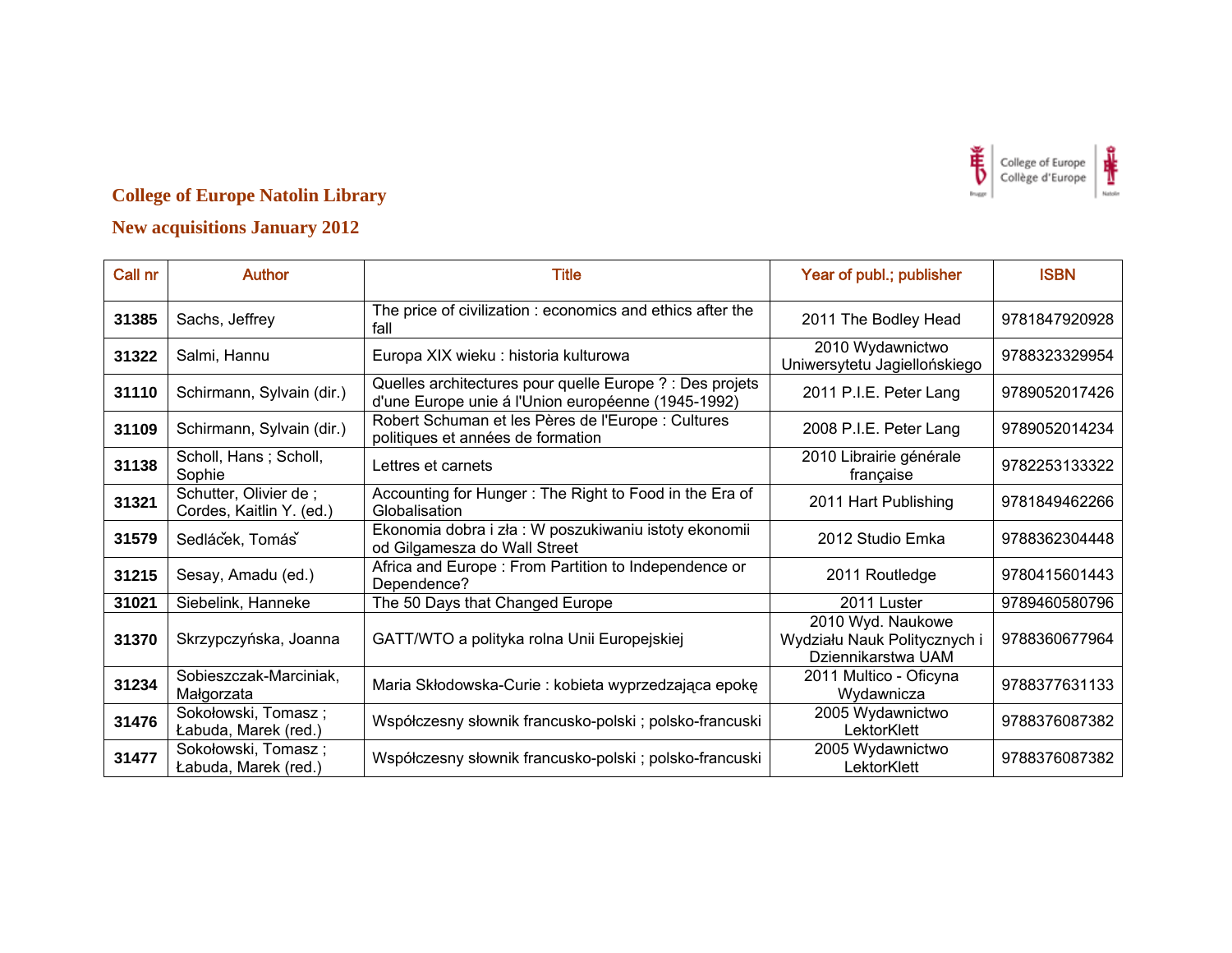

| Call nr | <b>Author</b>                               | Title                                                                                 | Year of publ.; publisher                                      | <b>ISBN</b>   |
|---------|---------------------------------------------|---------------------------------------------------------------------------------------|---------------------------------------------------------------|---------------|
| 31474   | Sokołowski, Tomasz;<br>Łabuda, Marek (red.) | Współczesny słownik francusko-polski ; polsko-francuski                               | 2005 Wydawnictwo<br>LektorKlett                               | 9788376087382 |
| 31475   | Sokołowski, Tomasz;<br>Łabuda, Marek (red.) | Współczesny słownik francusko-polski ; polsko-francuski                               | 2005 Wydawnictwo<br>LektorKlett                               | 9788376087382 |
| 31144   | Speer, Albert                               | Au cœur du Troisième Reich                                                            | 2010 Pluriel                                                  | 9782818500118 |
| 31128   | Stéphany, Pierre                            | Ardennes 44 : La dernière offensive allemande                                         | 2010 Ixelles éditions                                         | 9782875150622 |
| 31129   | Stéphany, Pierre                            | 1944 - 1947 : La Guerre et après                                                      | 2011 Ixelles éditions                                         | 9782875151148 |
| 31169   | Sylwestrzak, Andrzej                        | Historia doktryn politycznych i prawnych                                              | 2011 LexisNexis Polska                                        | 9788376207575 |
| 31173   | Szwarc-Kuczer, Monika                       | Kompetencje Unii Europejskiej w dziedzinie<br>harmonizacji prawa karnego materialnego | 2011 Wydawnictwo Naukowe<br>Scholar                           | 9788373835221 |
| 31096   | Tamirisa, Natalia                           | Euro Area policies : selected issues                                                  | 2008 Instytut Nauk<br>Ekonomicznych Polskiej<br>Akademii Nauk | 9788392338369 |
| 31142   | Taylor, Frederick                           | Le mur de Berlin : 13 août 1961 - 9 novembre 1989                                     | 2011 Perrin                                                   | 9782262033996 |
| 31188   | Tendera-Właszczuk,<br>Helena (red.)         | Polityka społeczna Unii Europejskiej po wschodnim<br>rozszerzeniu                     | 2010 Polskie Towarzystwo<br>Ekonomiczne                       | 9788361686323 |
| 31167   | Tendera-Właszczuk,<br>Helena (red.)         | Ewolucja i ocena funkcjonowania trzeciego filaru Unii<br>Europejskiej                 | 2011 Polskie Towarzystwo<br>Ekonomiczne                       | 9788361686088 |
| 31143   | Thiériot, Jean-Louis                        | Margaret Thatcher : De l'épicerie à la Chambre des<br>Lords                           | 2011 Perrin                                                   | 9782262035099 |
| 31099   | Tilfor, Simon; Whyte,<br>Philip (ed.)       | Innovation : How Europe can take off                                                  | 2011 Centre for European<br>Reform                            | 9781901229998 |
| 31543   | Tobler, Christa;<br>Beglinger, Jacques      | Essential EU law in text                                                              | 2010 HVG-ORAC                                                 | 9789632580876 |
| 31544   | Tobler, Christa;<br>Beglinger, Jacques      | <b>Essential EU law in text</b>                                                       | 2010 HVG-ORAC                                                 | 9789632580876 |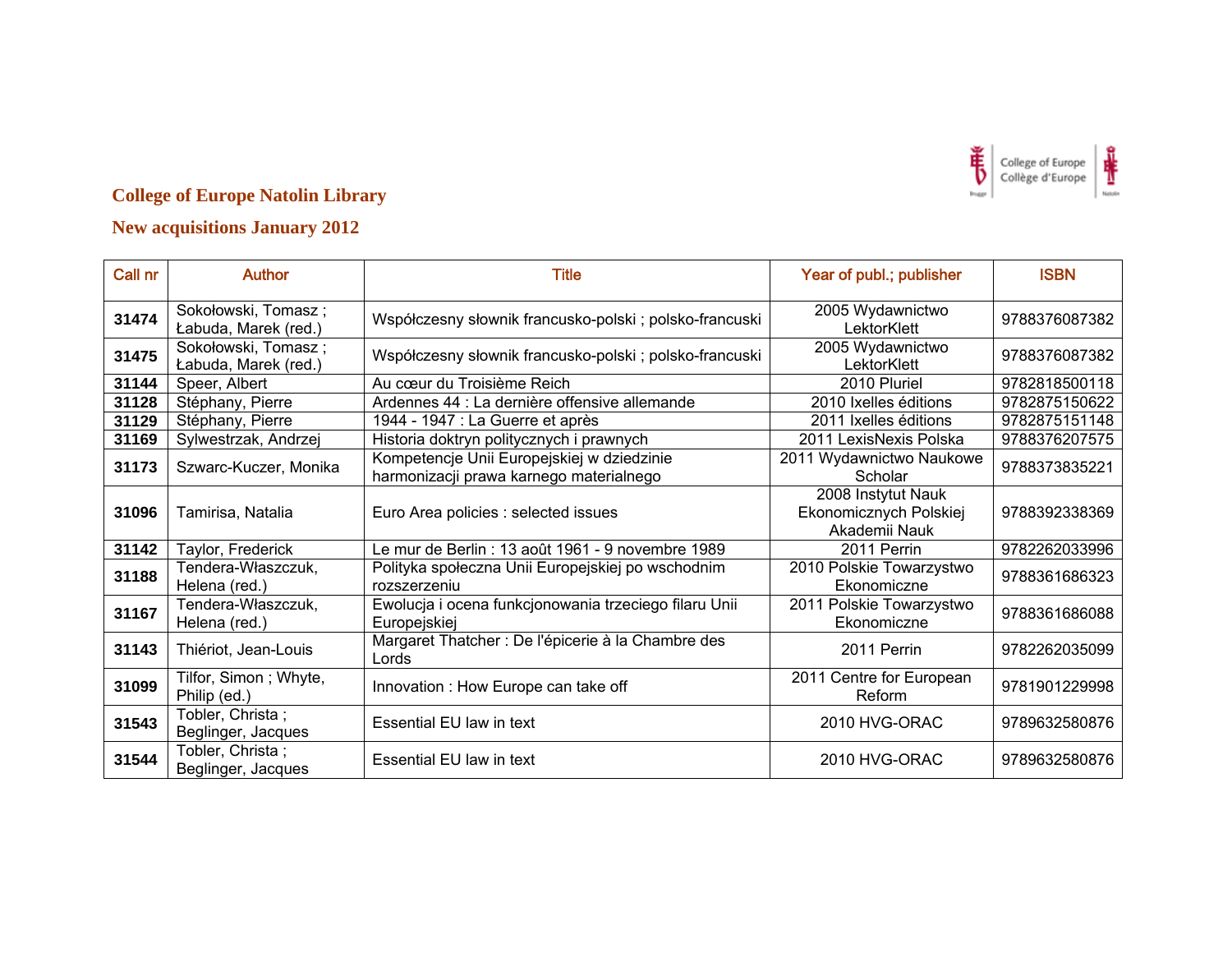

| Call nr | <b>Author</b>                                              | <b>Title</b>                                                                                  | Year of publ.; publisher               | <b>ISBN</b>   |
|---------|------------------------------------------------------------|-----------------------------------------------------------------------------------------------|----------------------------------------|---------------|
| 31542   | Tobler, Christa;<br>Beglinger, Jacques                     | <b>Essential EU law in charts</b>                                                             | 2010 HVG-ORAC                          | 9789632580869 |
| 31541   | Tobler, Christa;<br>Beglinger, Jacques                     | Essential EU law in charts                                                                    | 2010 HVG-ORAC                          | 9789632580869 |
| 31545   | Tobler, Christa;<br>Beglinger, Jacques;<br>Geursen, Wessel | <b>Essential EU Competition Law in Charts</b>                                                 | 2011 HVG-ORAC                          | 9789632581187 |
| 31546   | Tobler, Christa;<br>Beglinger, Jacques;<br>Geursen, Wessel | <b>Essential EU Competition Law in Charts</b>                                                 | 2011 HVG-ORAC                          | 9789632581187 |
| 31134   | Trigg, Jonathan                                            | <b>SS Flamands</b>                                                                            | 2010 Jourdan Editeur                   | 9782874661280 |
| 31366   | Van Vooren, Bart                                           | EU external relations law and the European<br>neighbourhood policy : a paradigm for coherence | 2012 Routledge                         | 9780415674669 |
| 31023   | Varsori, Antonio ; Migani,<br>Guia (eds.)                  | Europe in the international arena during the 1970s :<br>entering a different world            | 2011 Peter Lang                        | 9789052016894 |
| 31211   | Viroli, Maurizio                                           | Uśmiech Machiavellego: biografia                                                              | 2010 Wydawnictwo W.A.B.                | 9788374142014 |
| 31360   | Walewski, Stanisław<br>$($ opr. $)$                        | Duży słownik polsko-niemiecki, niemiecko-polski                                               | 2002 Langenscheidt                     | 9788374766357 |
| 31359   | Walewski, Stanisław<br>$($ opr. $)$                        | Duży słownik polsko-niemiecki, niemiecko-polski                                               | 2002 Langenscheidt                     | 9788374766357 |
| 31194   | Wawro, Geoffrey (red.)                                     | Atlas historii świata : od 10 000 p.n.e. do dzisiaj                                           | 2012 Buchmann                          | 9788376703220 |
| 31091   | Wieck, Hans-Georg;<br>Malerius, Stephan (ed.)              | Belarus and the EU : From isolation towards<br>cooperation                                    | 2011 Konrad Adenauer<br>Stiftung       | 9786099532011 |
| 31341   | Wiktorowicz, Józef;<br>Frączek, Agnieszka (red.)           | Wielki słownik polsko-niemiecki : Großwörterbuch<br>Polnisch-Deutsch                          | 2008 Wydawnictwo Naukowe<br><b>PWN</b> | 9788301154080 |
| 31342   | Wiktorowicz, Józef;<br>Frączek, Agnieszka (red.)           | Wielki słownik polsko-niemiecki : Großworterbuch<br>Polnisch-Deutsch                          | 2008 Wydawnictwo Naukowe<br><b>PWN</b> | 9788301154080 |